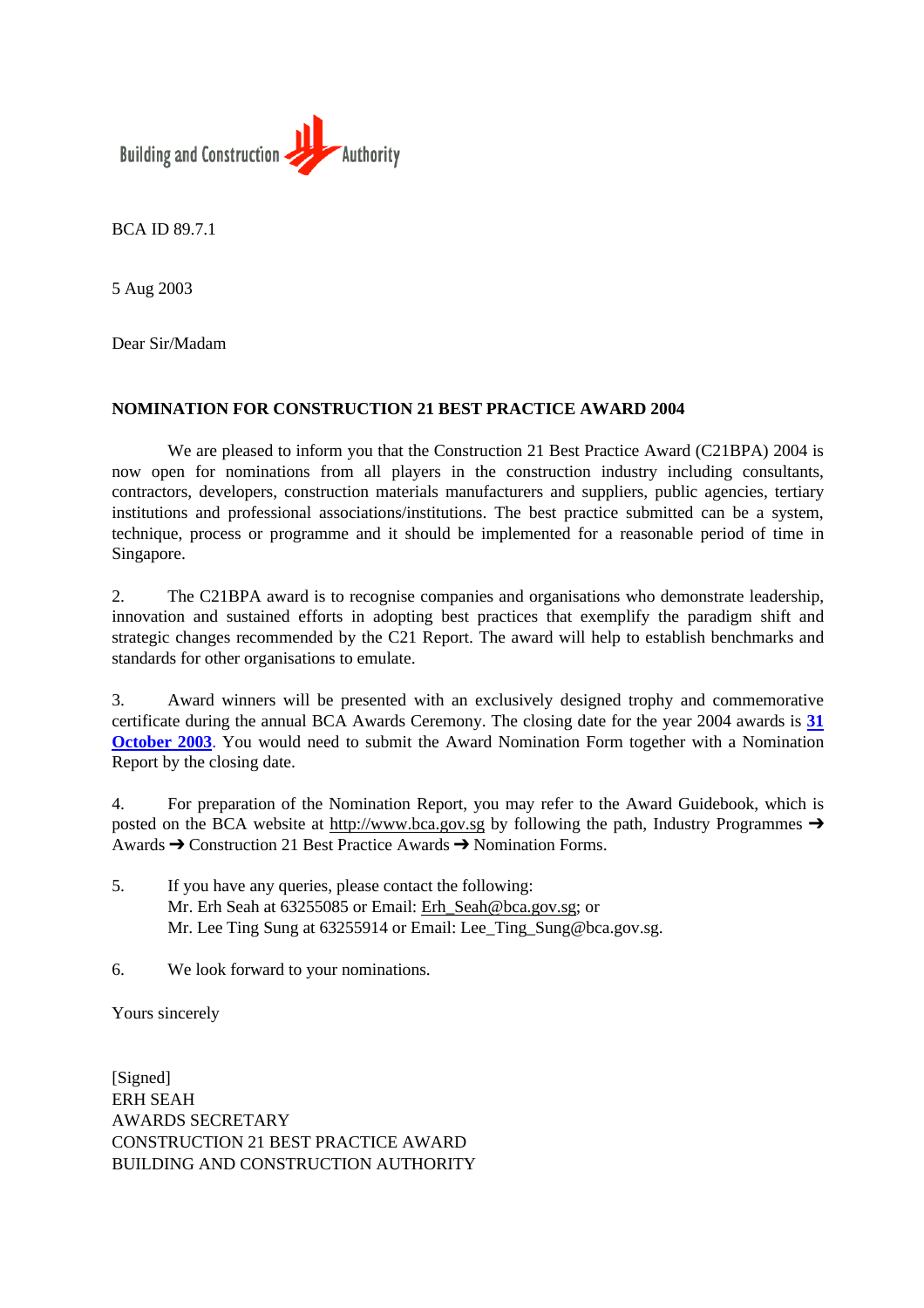## **RECOMMENDATION FORM FOR CONSTRUCTION 21 BEST PRACTICE AWARD 2004**

==================================================================== If you know of any good practices implemented by other companies, we would like you to provide more information or recommend them for the award. BCA will follow-up with the company for further information. **Please complete the form and fax to BCA at Fax No. 6225 9225 (Attention: Mr. Erh Seah) by 15 Aug 2003.**

#### **(A) DETAILS OF COMPANY RECOMMENDED**

| Company Name:                                                                                                                                                                                                                  |
|--------------------------------------------------------------------------------------------------------------------------------------------------------------------------------------------------------------------------------|
| <b>Company Address:</b>                                                                                                                                                                                                        |
| Contact Person Name: Manner Contact Person Name:                                                                                                                                                                               |
| <b>Contact Tel:</b>                                                                                                                                                                                                            |
|                                                                                                                                                                                                                                |
|                                                                                                                                                                                                                                |
| Why do you think this is a good practice?                                                                                                                                                                                      |
|                                                                                                                                                                                                                                |
| <b>(B)</b><br>DETAILS OF YOUR COMPANY                                                                                                                                                                                          |
|                                                                                                                                                                                                                                |
| Contact Person Name: 1988 and 2008 and 2008 and 2008 and 2008 and 2008 and 2008 and 2008 and 2008 and 2008 and 2008 and 2008 and 2008 and 2008 and 2008 and 2008 and 2008 and 2008 and 2008 and 2008 and 2008 and 2008 and 200 |
| <b>Contact Tel:</b>                                                                                                                                                                                                            |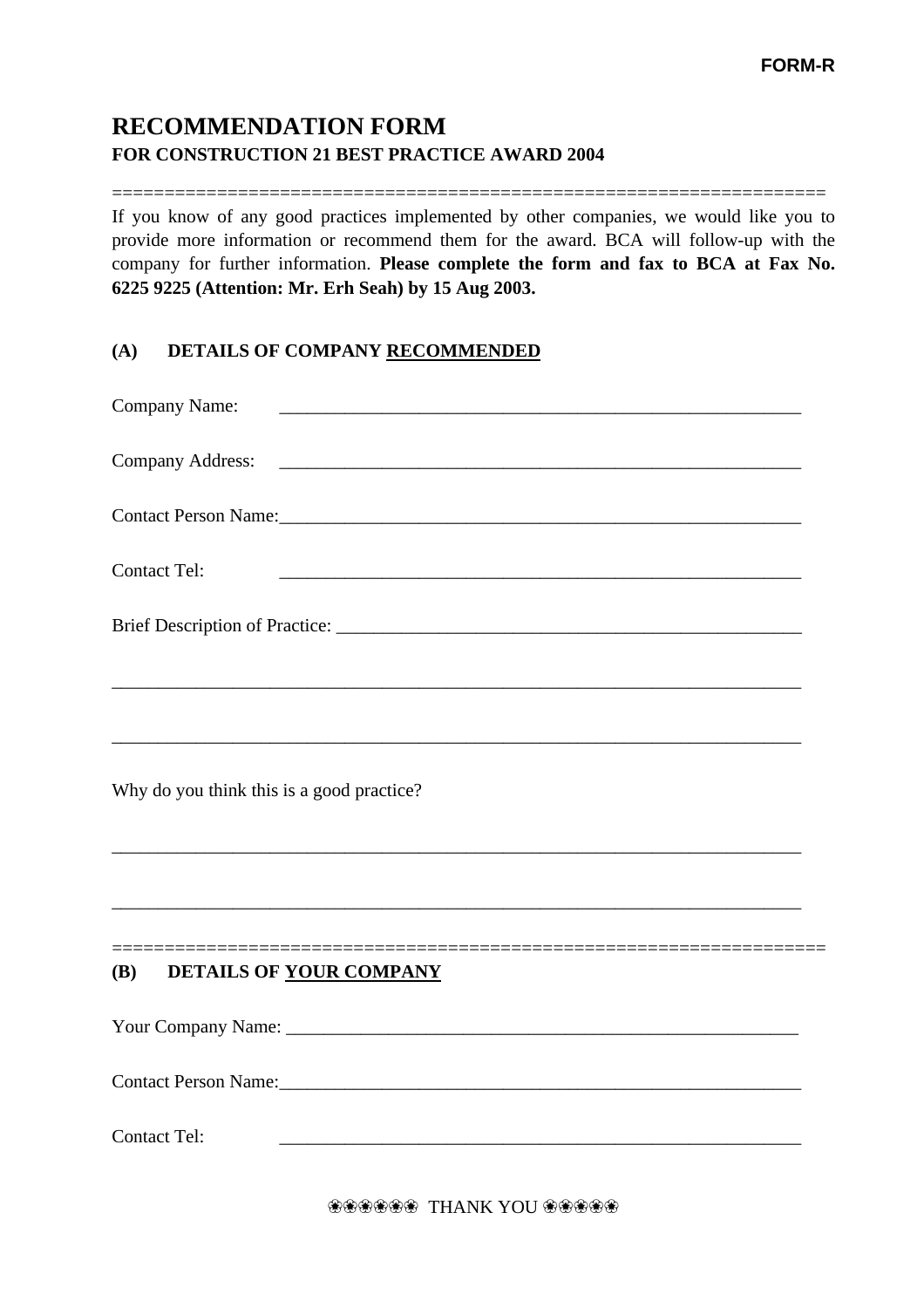

# **NOMINATION FORM**

# **FOR YEAR 2004 AWARDS**

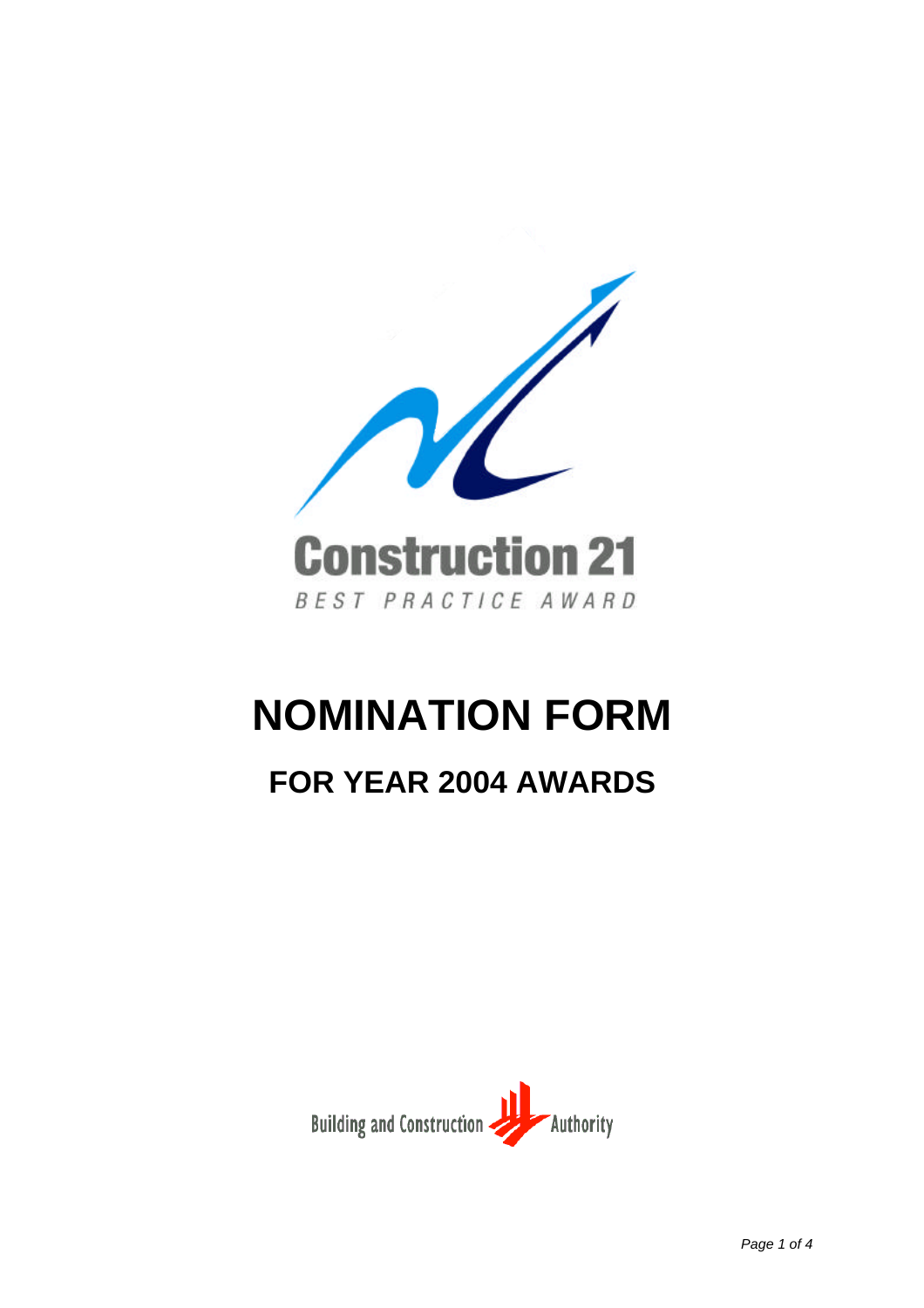#### **NOMINATION FORM**

This form is to be completed by organisations nominating their "Best Practices" for C21BPA 2004. It shall be returned not later than **31 October 2003** together with the **Nomination Report** to the Awards Secretary, C21BPA Assessment Committee, Building and Construction Authority, 5 Maxwell Road, #16-00 Tower Block, MND Complex, Singapore 069110. (Attn: Mr. ERH Seah)

#### **Details of Organisation**

| Name of Organisation                  |                                                                                      |
|---------------------------------------|--------------------------------------------------------------------------------------|
| <b>Business Address</b>               |                                                                                      |
| Tel                                   | Fax                                                                                  |
| Email                                 |                                                                                      |
| Name of Top Management Representative |                                                                                      |
| Designation                           |                                                                                      |
| Date of Establishment of Organisation | Ownership of Organisation                                                            |
| <b>Annual Turnover</b>                |                                                                                      |
| <b>Business Scope</b>                 |                                                                                      |
| information:                          | If organisation is a subsidiary of another corporation, please furnish the following |
| Name of Holding Company               |                                                                                      |
| <b>Business Address</b>               |                                                                                      |
| Tel                                   | Fax                                                                                  |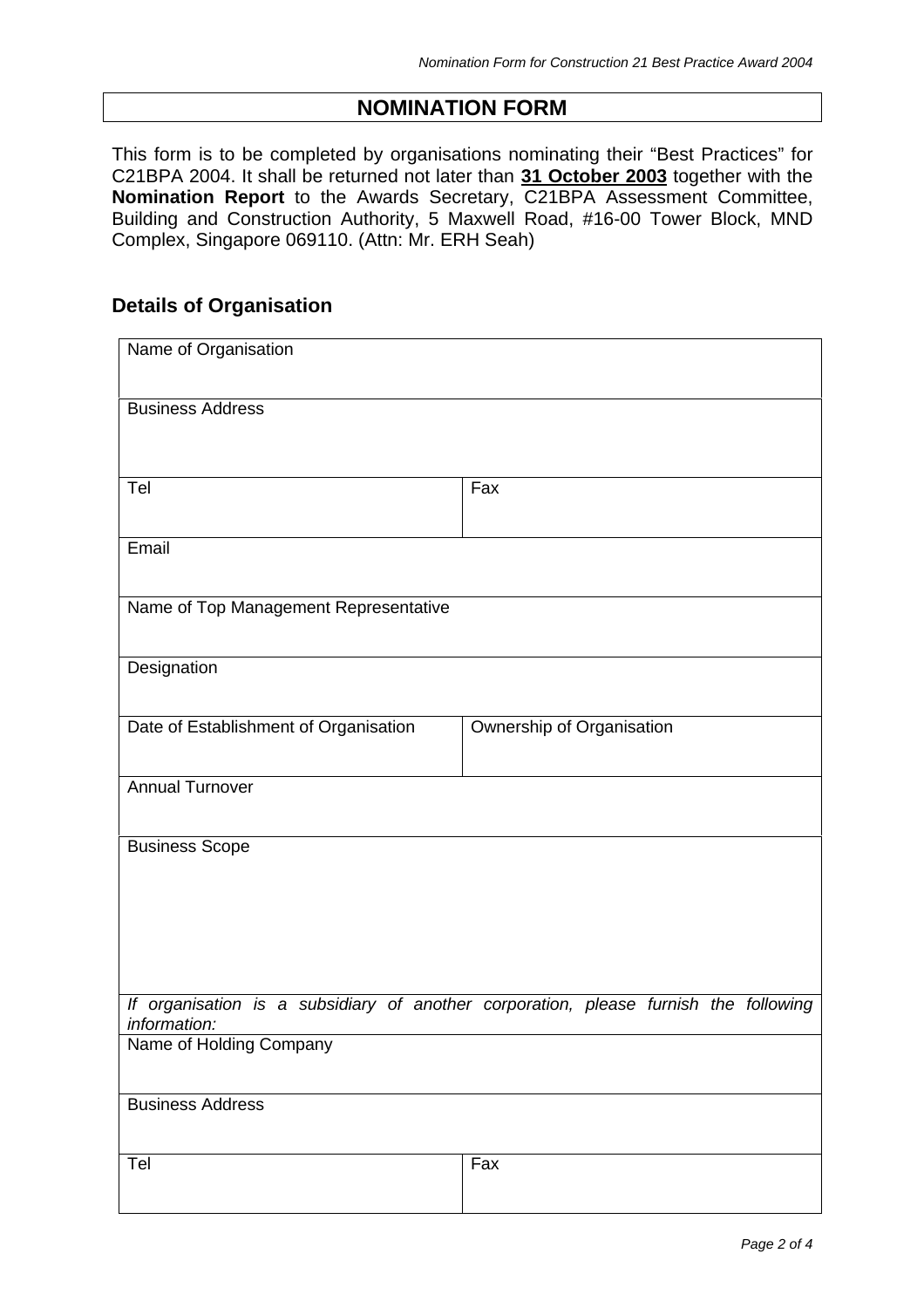### **Details of "Best Practice"**

State **one** C21 Strategic Thrust that the Practice best addressed. (Please refer to Awards Guidebook for details on the C21 strategic thrusts)

Date of Implementation of "Best Practice"

#### **Official Contact For Correspondence**

| Name                |                 |     |
|---------------------|-----------------|-----|
| Designation         |                 |     |
| Division/Department |                 |     |
| Tel                 | Handphone/Pager | Fax |
| Email               |                 |     |

### **Affirmation**

| We declare that all information given is accurate, to the best of our knowledge. |                      |  |  |
|----------------------------------------------------------------------------------|----------------------|--|--|
| Name of Top Management Representative                                            |                      |  |  |
|                                                                                  |                      |  |  |
|                                                                                  |                      |  |  |
| Designation                                                                      |                      |  |  |
|                                                                                  |                      |  |  |
|                                                                                  |                      |  |  |
|                                                                                  |                      |  |  |
|                                                                                  |                      |  |  |
|                                                                                  |                      |  |  |
| Signature of Top Management Rep. / Date                                          | Organisation's Stamp |  |  |
|                                                                                  |                      |  |  |

#### **For any queries, please contact the following officers:**

| Mr Erh Seah      | Tel: 6325 5085                    | Email: ERH_Seah@bca.gov.sg      |
|------------------|-----------------------------------|---------------------------------|
| Mr Lee Ting Sung | Tel: 6325 5914                    | Email: LEE_Ting_Sung@bca.gov.sg |
| Fax: 6225 9225   | BCA website http://www.bca.gov.sg |                                 |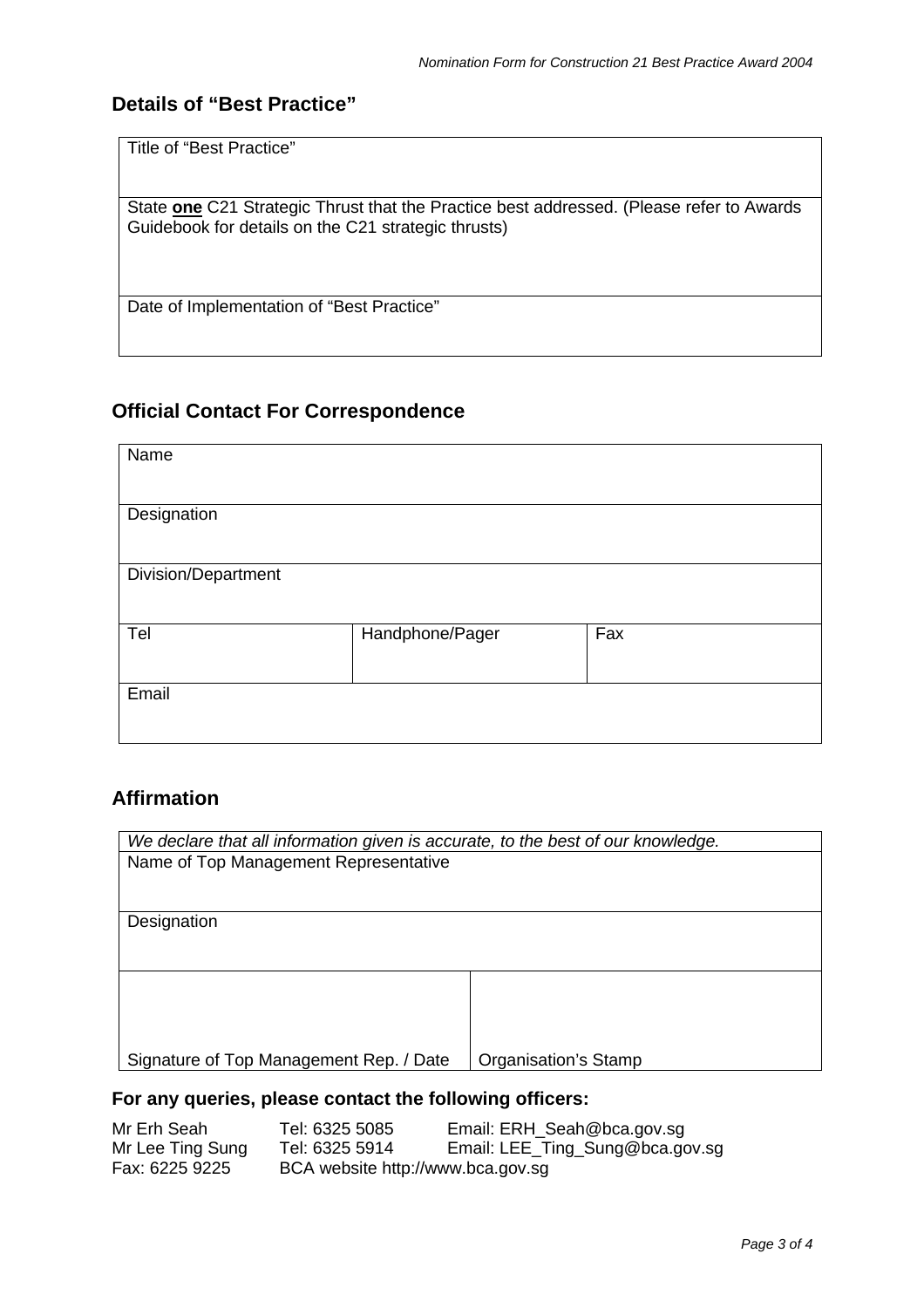#### **Background**

The C21 Report, launched in May 2000, recommended that the recognition of good performance and practices be made more widespread. Creativity, innovation and quality should be promoted and recognised through existing and new awards. This is to help develop a more progressive construction industry which is able to realise its vision for the 21st century: To be a World Class Builder in the Knowledge Age.

#### **C21BPA**

The C21BPA will be given annually to individual companies and organisations. It aims to give recognition to organisations who demonstrate leadership, innovativeness and sustained efforts in adopting best practices that exemplify the paradigm shift and strategic changes recommended by the C21 report.

#### **C21 Best Practices**

"C21 Best Practices" is defined as innovative and outstanding achievements by an organisation in implementing techniques, processes or programmes in any one or combination of the following C21 strategic thrusts. The awards given out will be an achievement in the relevant areas(s).

- Strategic Thrust 1: Enhancing the Professionalism of the Industry, which focuses on raising the image, professionalism and capabilities of the industry players at the individual, professional body/trade group, and organisational level.
- Strategic Thrust 2: Raising the Skills Level, which focuses on building a workforce that is skilled, productive and take pride in their jobs.
- Strategic Thrust 3: Improving Industry Practices and Techniques, which focuses on enhancing quality, productivity, maintainability, as well as breakthroughs in technological innovations.
- Strategic Thrust 4: An Integrated Approach to Construction, which focuses on integrating the activities of the various industry players to achieve synergy and attain productivity breakthroughs.
- Strategic Thrust 5: Developing an External Wing, which focuses on export of construction services (for local firms).

The achievements should be quantifiable as far as possible and the best practices can be used as "lessons learned" and replicated by other organisations in the industry to improve the overall industry performance.

#### **Eligibility**

The C21BPA is open to all local and overseas contractors, consultants, developers and suppliers as well as public agencies, tertiary institutions and professional bodies. The "best practice" for consideration should be carried out in operations or projects in Singapore.



5 Maxwell Road #16-00 Tower Block MND Complex Singapore 069110 Tel: 6325 5085/6325 5914 Fax: 6225 9225 URL: http://www.bca.gov.sg Email: ERH\_Seah@bca.gov.sg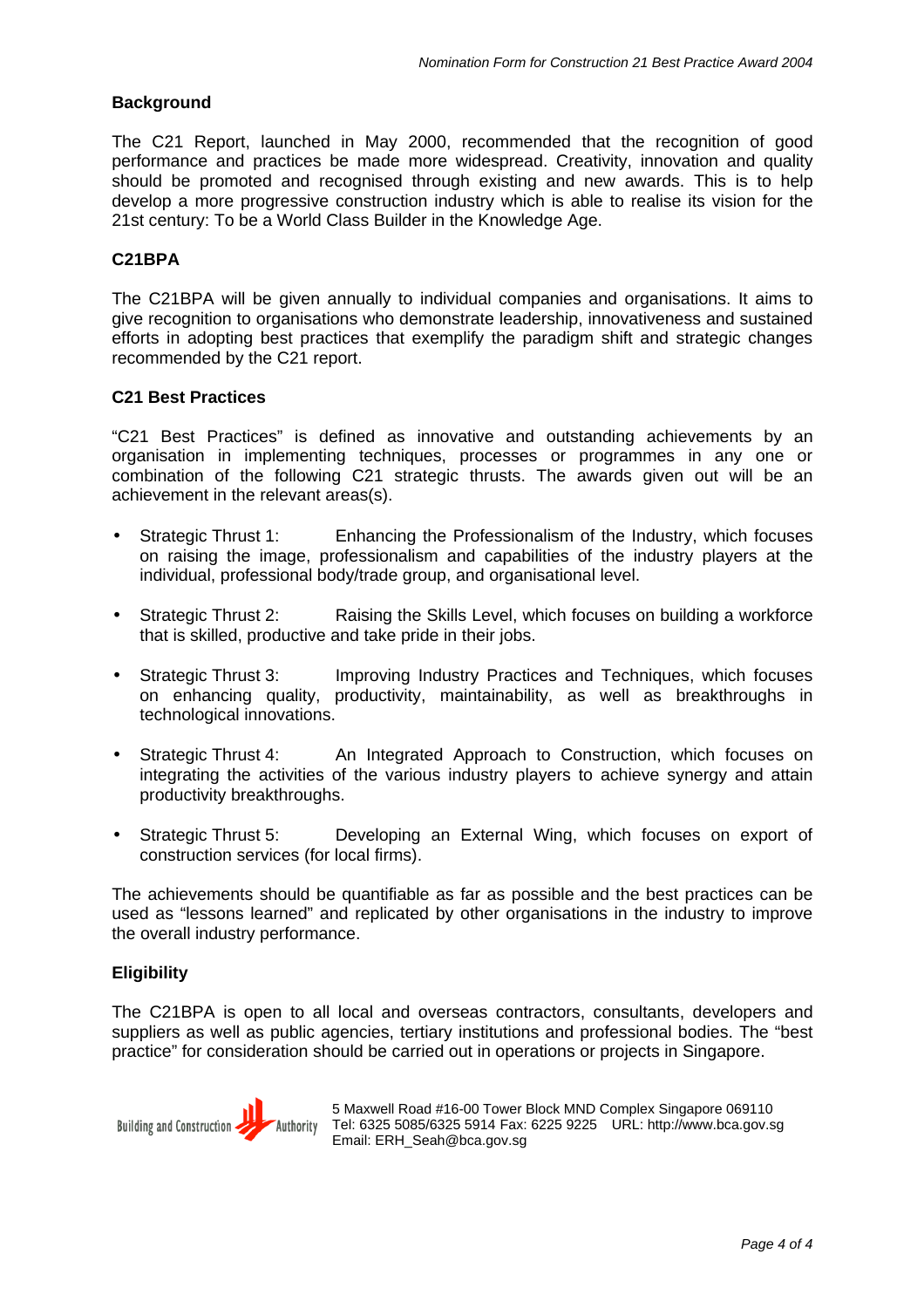

# **GUIDEBOOK**

# **FOR YEAR 2004 AWARDS**

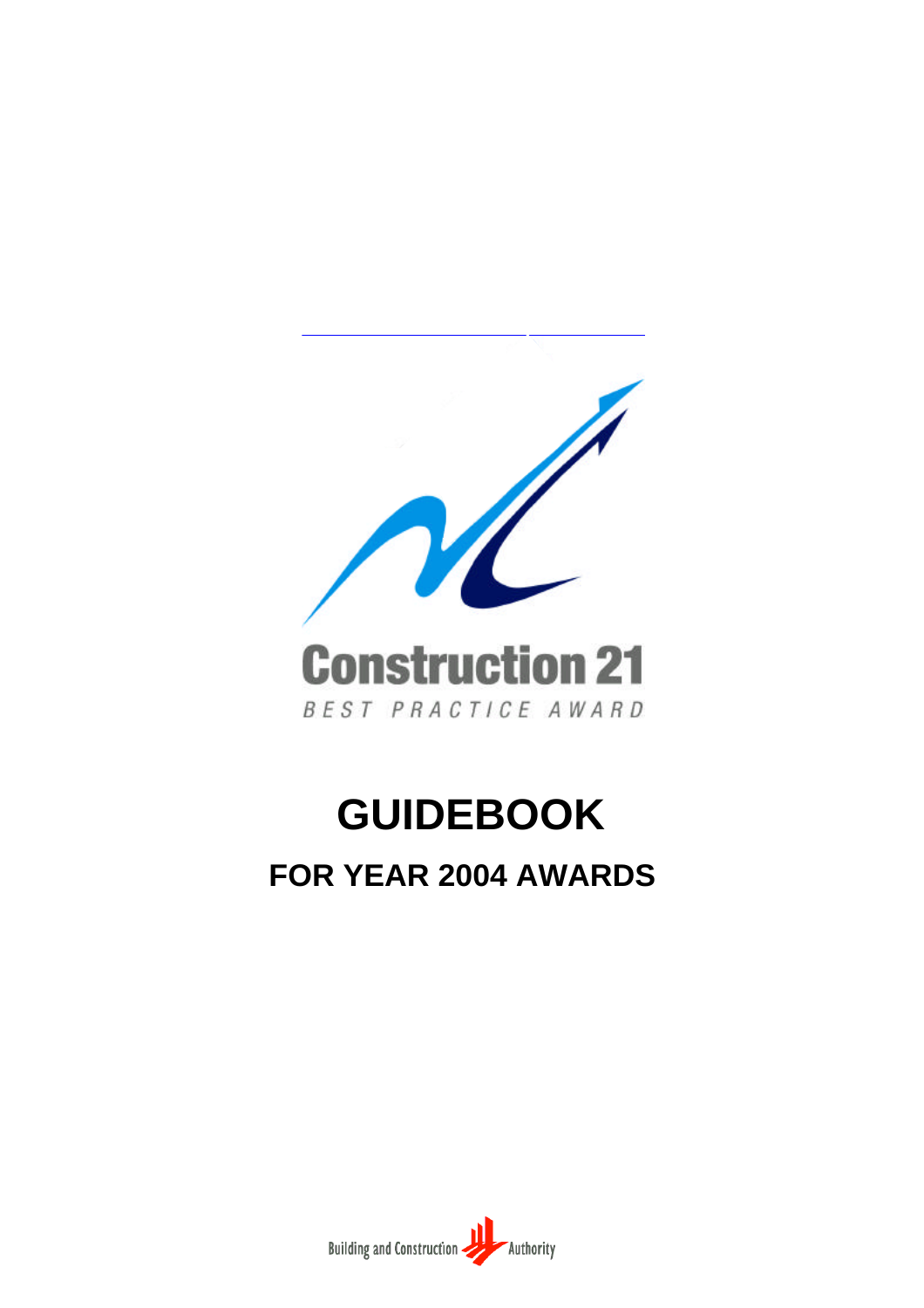## **CONTENTS**

| <b>THE AWARD</b>                                                                                                                                                               |                                                                                                                                                                                                                                                    | $2 - 3$   |
|--------------------------------------------------------------------------------------------------------------------------------------------------------------------------------|----------------------------------------------------------------------------------------------------------------------------------------------------------------------------------------------------------------------------------------------------|-----------|
|                                                                                                                                                                                | The Construction 21 Best Practice Award (C21BPA)<br><b>Benefits to Organisations</b>                                                                                                                                                               |           |
| <b>AWARD FRAMEWORK</b>                                                                                                                                                         |                                                                                                                                                                                                                                                    | 4-6       |
|                                                                                                                                                                                | Administrative Structure for the Award<br>Nominations for the Award<br>Assessment Criteria Structure for the Award                                                                                                                                 |           |
|                                                                                                                                                                                | <b>CONSTRUCTION 21 (C21) STRATEGIC THRUSTS</b>                                                                                                                                                                                                     | $7 - 12$  |
| 1.0<br>2.0<br>5.0                                                                                                                                                              | <b>Strategic Thrusts Description</b><br><b>Strategic Thrust 1</b><br><b>Strategic Thrust 2</b><br>3.0 Strategic Thrust 3<br>4.0 Strategic Thrust 4<br><b>Strategic Thrust 5</b>                                                                    |           |
| <b>THE AWARD CRITERIA</b>                                                                                                                                                      |                                                                                                                                                                                                                                                    | $13 - 21$ |
| Criteria Format<br>1.0<br>3.0<br>5.0<br>6.0                                                                                                                                    | Key Characteristics of Award Criteria<br>Award Criteria Weightage<br><b>Award Criteria Description</b><br>Creativity and Innovation<br>2.0 Effectiveness<br>Impact and Significance<br>4.0 Pervasiveness<br>Sustainability<br><b>Best in Class</b> |           |
| <b>APPLICATION PROCEDURES</b><br><b>Eligibility Guidelines</b><br><b>Application Submission</b><br><b>Assessment Process</b><br><b>Nomination Report</b><br><b>Site Visits</b> |                                                                                                                                                                                                                                                    | $22 - 27$ |
|                                                                                                                                                                                | <b>Presentation to Assessment Committee</b>                                                                                                                                                                                                        |           |

Terms and Conditions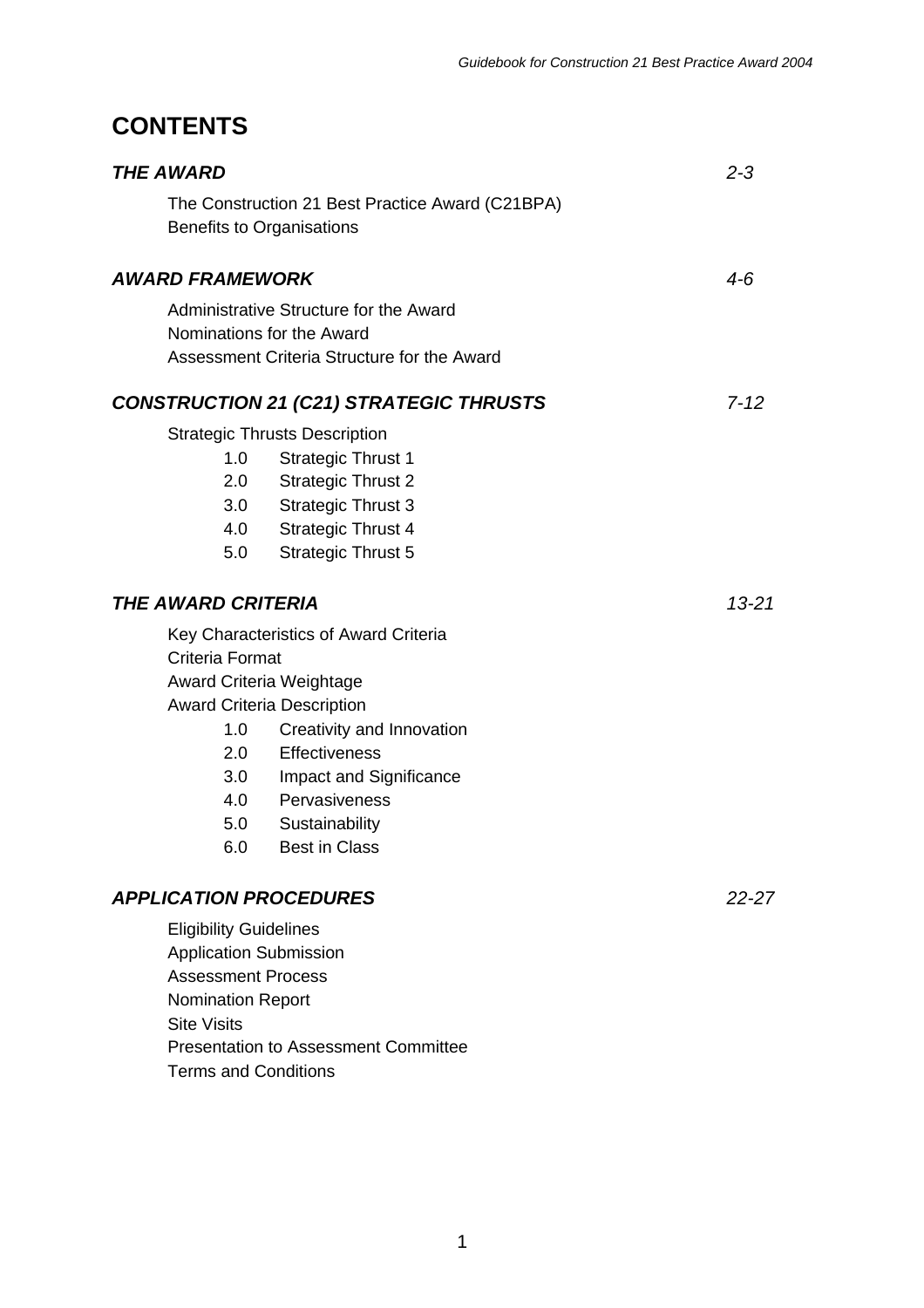# *The Award*

## **THE CONSTRUCTION 21 BEST PRACTICE AWARD (C21BPA)**

The Construction 21 Best Practice Award (C21BPA) was launched in year 2000 to recognise companies and organisations who demonstrate leadership, innovativeness and sustained efforts in adopting best practices that exemplify the paradigm shift and strategic changes recommended by the C21 Report. The C21BPA is to be given out annually to individual companies and organisations.

Creativity, innovation and quality can be promoted and recognised through C21BPA. This is to help develop a more progressive construction industry, which is able to realise its vision for the 21st century: To Be A World Class Builder in the Knowledge Age.

The C21BPA is administered by the Building and Construction Authority (BCA).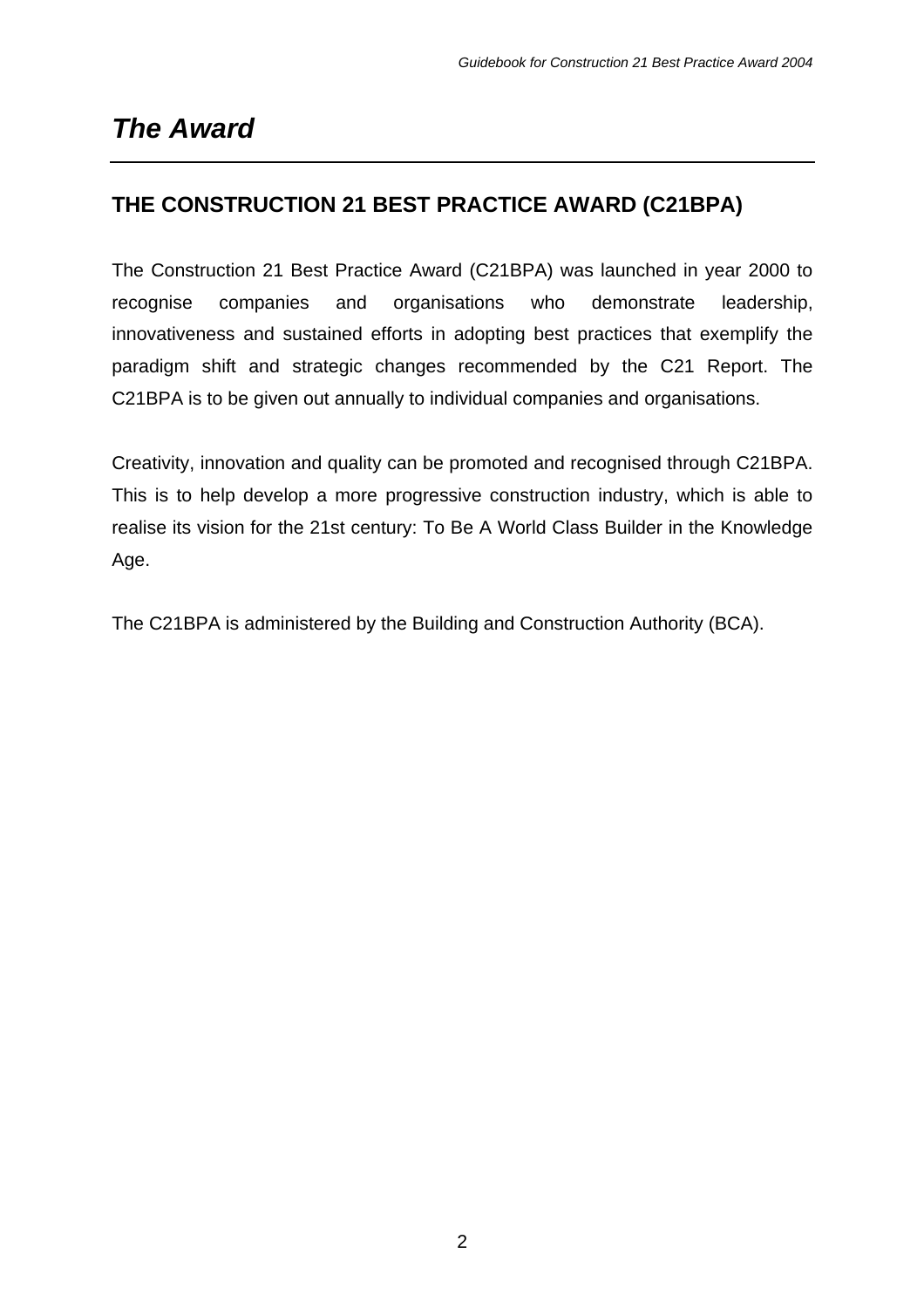# *The Award*

## **BENEFITS TO ORGANISATIONS**

C21BPA will accord the most prestigious recognition to firms in the construction industry who are proactive in creating and implementing best practices in their area of work. Each award winner will be presented with a specially designed trophy and commemorative certificate during the prestigious annual BCA Awards Event.

Award winners are also accorded the use of the exclusive C21BPA mark in their publicity and corporate materials. The mark signifies the winners as outstanding organisations that adopt best practices in line with strategic directions chartered by the C21 Report.

The C21BPA will help to establish benchmarks and standards for other organisations to share their experiences and follow suit. The award will help to promote continuing awareness, sustain the industry's interests and motivate organisations to achieve the targets set in the C21 blueprint.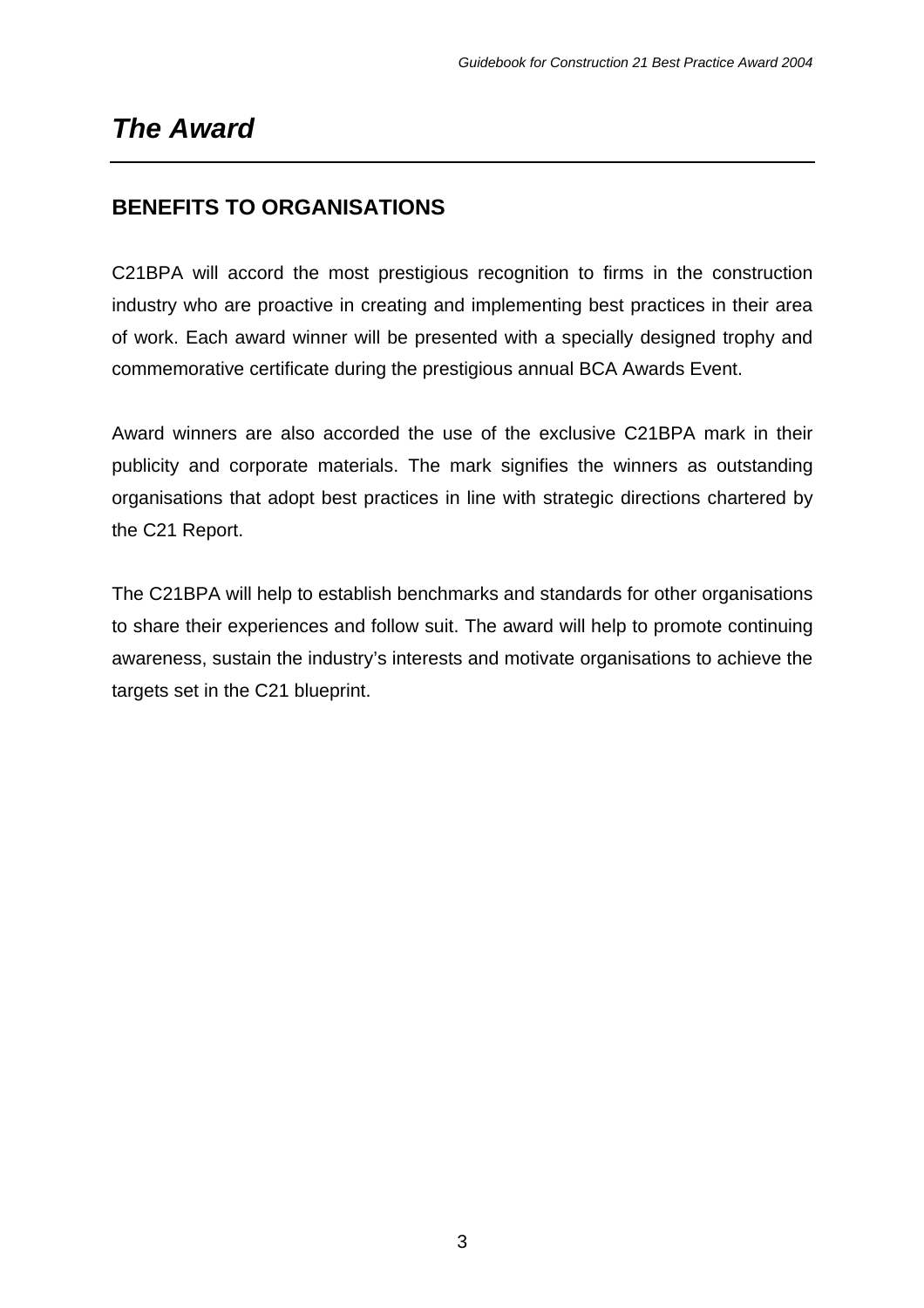# *Award Framework*

## **ADMINISTRATIVE STRUCTURE**

The award will be judged by an Assessment Committee appointed by the BCA Board. The Assessment Committee will be chaired by a BCA Board member and comprises senior Board officials, senior representatives from professional associations, tertiary institutions, government departments and senior representatives from other industries.

#### **Members**:

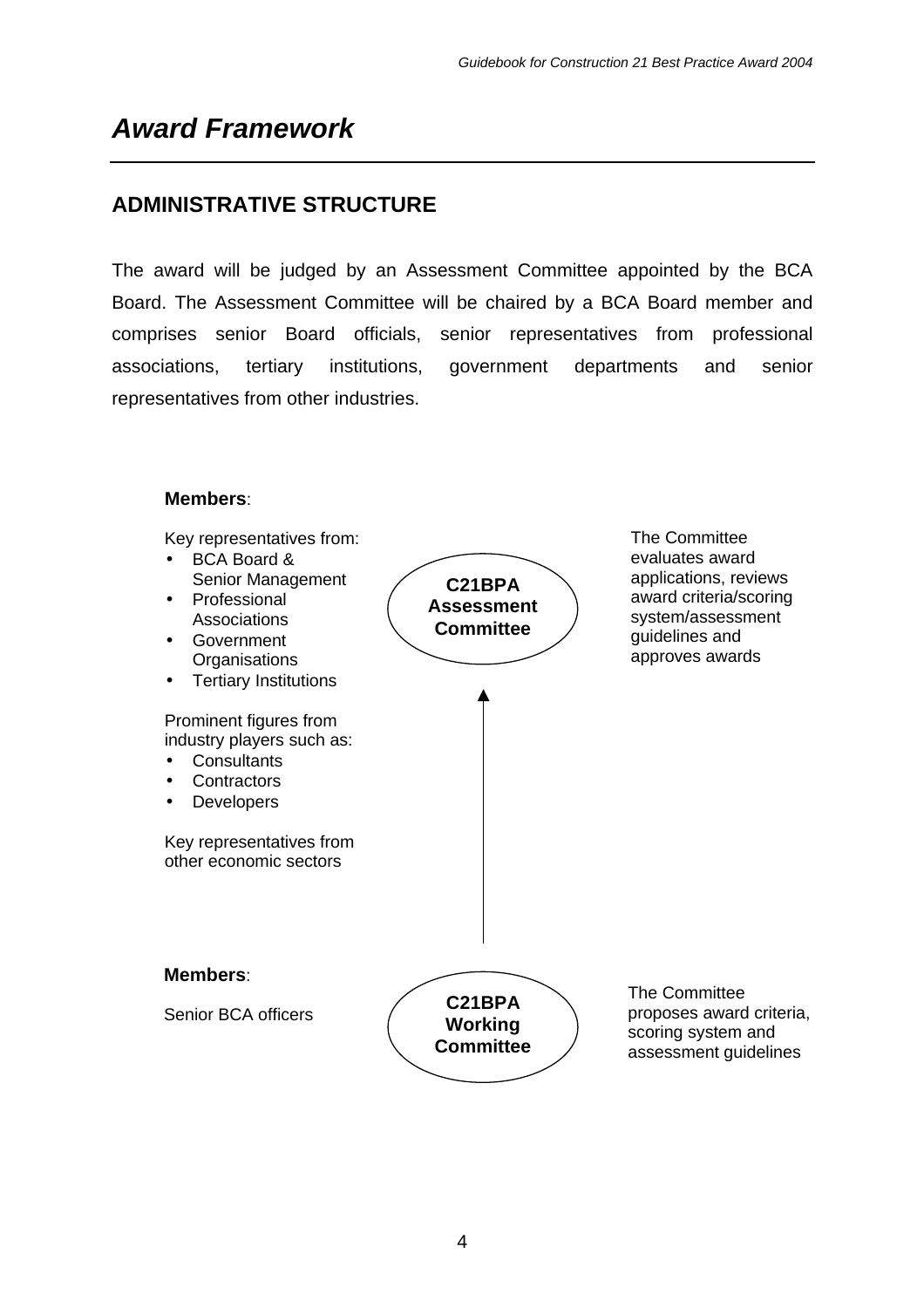# *Award Framework*

## **NOMINATIONS**

"C21 Best Practices" is defined as innovative and outstanding achievements by an organisation in implementing techniques, processes or systems in any one or combination of the C21 strategic thrusts.

The nominations for the C21BPA submitted by organisations should be based on any one or a combination of the C21 strategic thrusts as illustrated below:



Details of the C21 strategic thrusts are described on pages 7 – 12.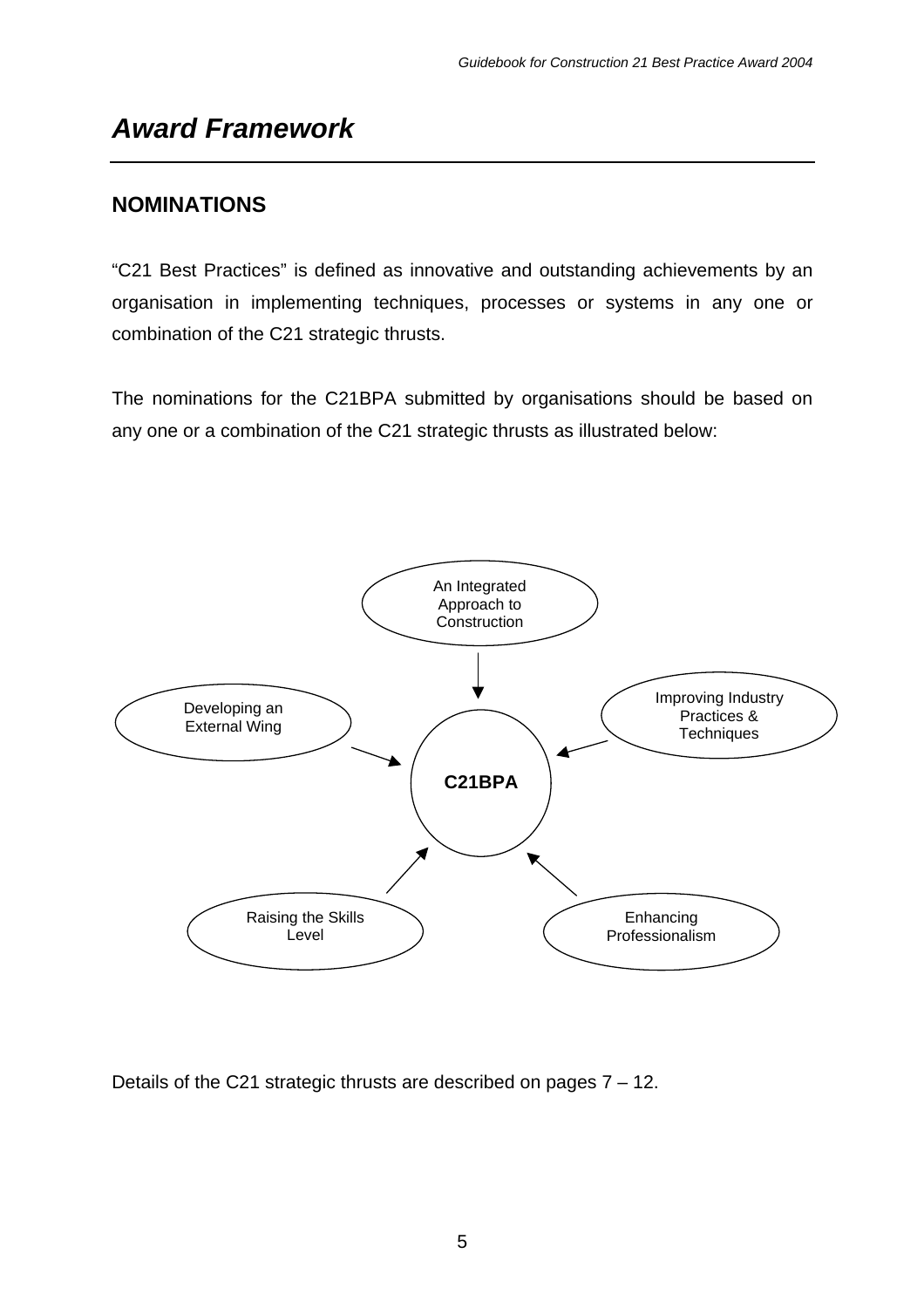# *Award Framework*

## **ASSESSMENT CRITERIA STRUCTURE**

The C21BPA will be assessed based on 6 criteria, as illustrated below:



Scores will be given based on the six (6) assessment criteria. Details of the criteria are described on pages 13 – 21.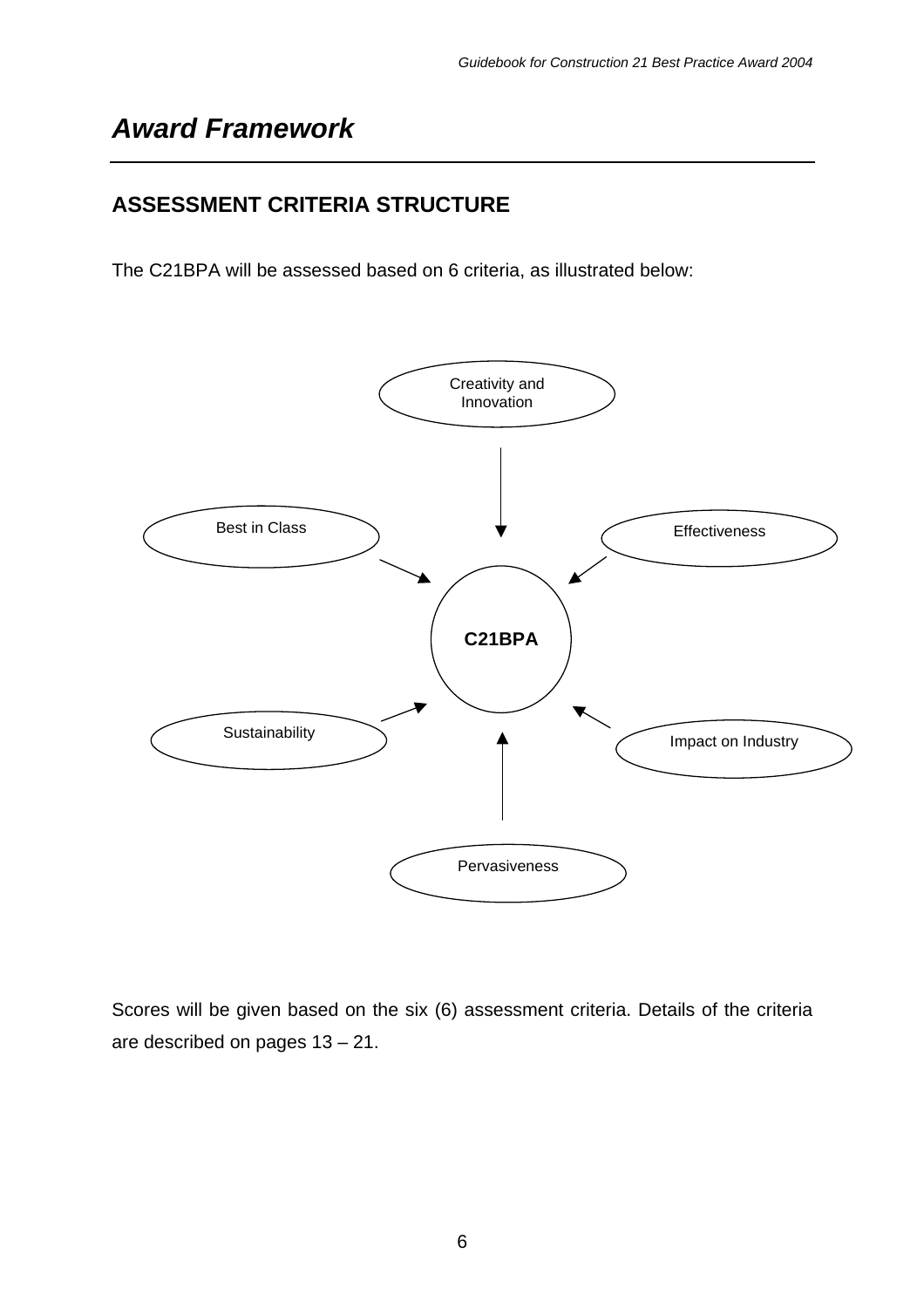The C21 Blueprint is underpinned by a strategic vision for the construction industry which is – "To be a World Class Builder in the Knowledge Age". To realise this vision, there is a need for a paradigm shift in the image, processes and purpose of the construction industry. The industry must transform itself into a knowledge and high-value added industry that is able to generate wealth for players in the industry and for Singapore as a whole.

The C21 Blueprint aims to transform the industry from a Dirty, Demanding and Dangerous (3D) industry to a Professional, Productive and Progressive (3P) industry. The industry will need to have a Knowledge Workforce in order to drive the industry to be progressive and professional. Superior Capabilities through Synergistic Partnerships can be achieved if the players across the whole chain are able to work in a new spirit of co-operation. This will result in an Integrated Process for High Buildability where buildings will be aesthetically pleasing and yet safe and easy to construct. It is also important for the industry to be a Generator of Wealth through Cost Competitiveness where productivity improvements and efficiency gains will translate into cost effective solutions for all. Finally, the industry can position its construction expertise as an export industry.

The C21 Report has identified 6 strategic thrusts to fulfil the vision "To be a World Class Builder in the Knowledge Age" and to attain the desired outcomes. For C21BPA, applicant firms can look at 5 strategic thrusts which are applicable to the industry.

- a) Enhancing the Professionalism of the Industry;
- b) Raising the Skills Level;
- c) Improving Industry Practices and Techniques;
- d) An Integrated Approach to Construction;
- e) Developing an External Wing, and
- f) A Collective Championing Effort for the Construction Industry (not applicable for C21BPA)

7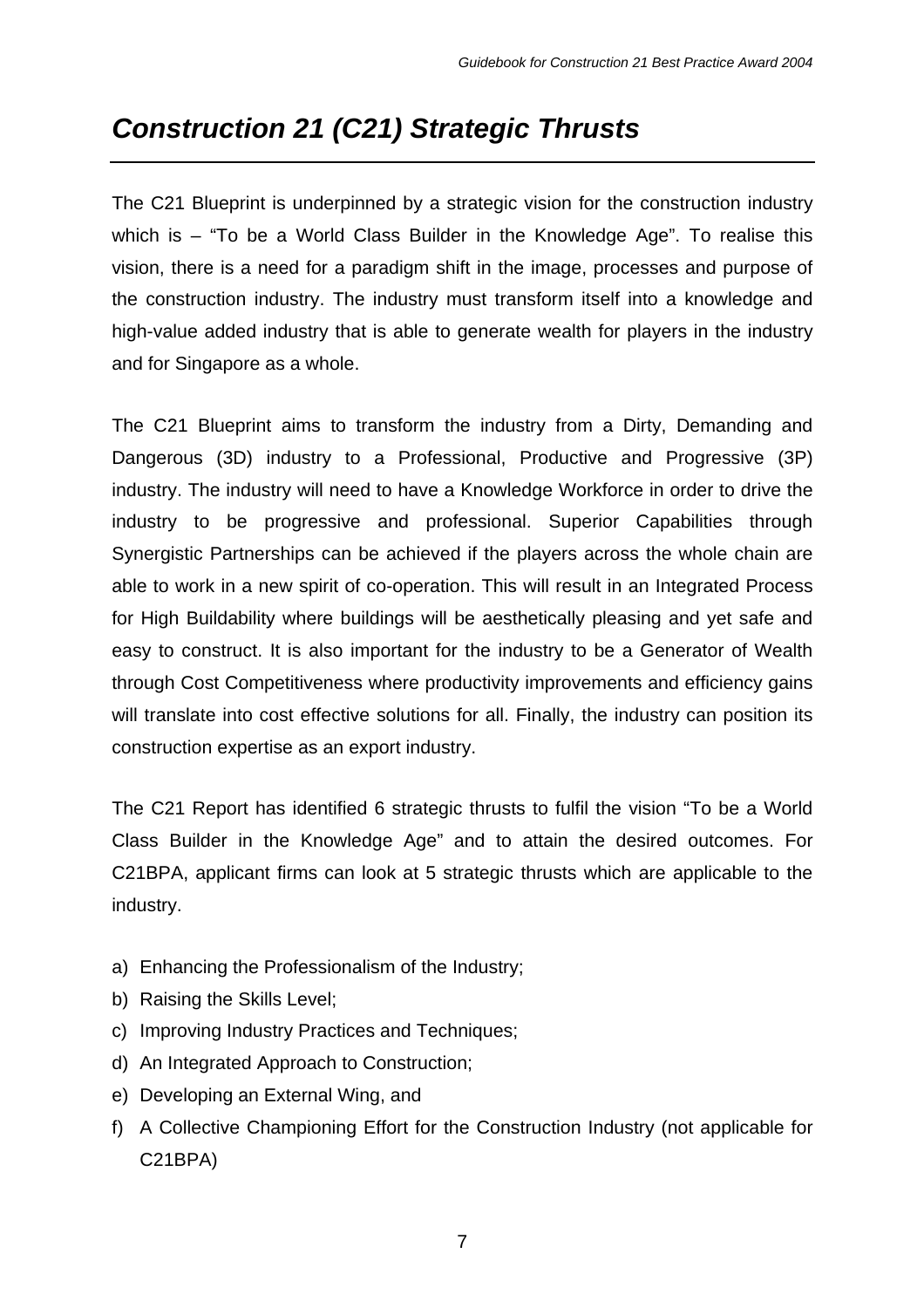## **1.0 STRATEGIC THRUST 1: ENHANCING THE PROFESSIONALISM OF THE INDUSTRY**

The first strategy is to raise the level of professionalism and standard of performance of major players and to redefine the image of the industry from Dirty, Demanding and Dangerous to an industry which is Professional, Productive and Progressive.

Higher professionalism in the industry will mean players who are not confined to traditional ways of undertaking construction but able to harness new technology to bring about value-added changes to the construction chain. Individuals in the industry need to develop an inquisitive work etiquette to allow them to continuously move forward.

Enhancing the professionalism of the industry can be undertaken at three levels –

- 1) the individual;
- 2) the professional body or trade group;
- 3) the industry.

- Training of new entrants into the industry who are equipped with the knowledge, initiative and desire to contribute to the industry
- Raising industry professionalism such that a career in the industry can attract the best minds and seen as a key contributor to national economic development.
- Continuing development for professionals in the industry to be in tune with latest technologies and who are quick to adopt them for industry and work improvements.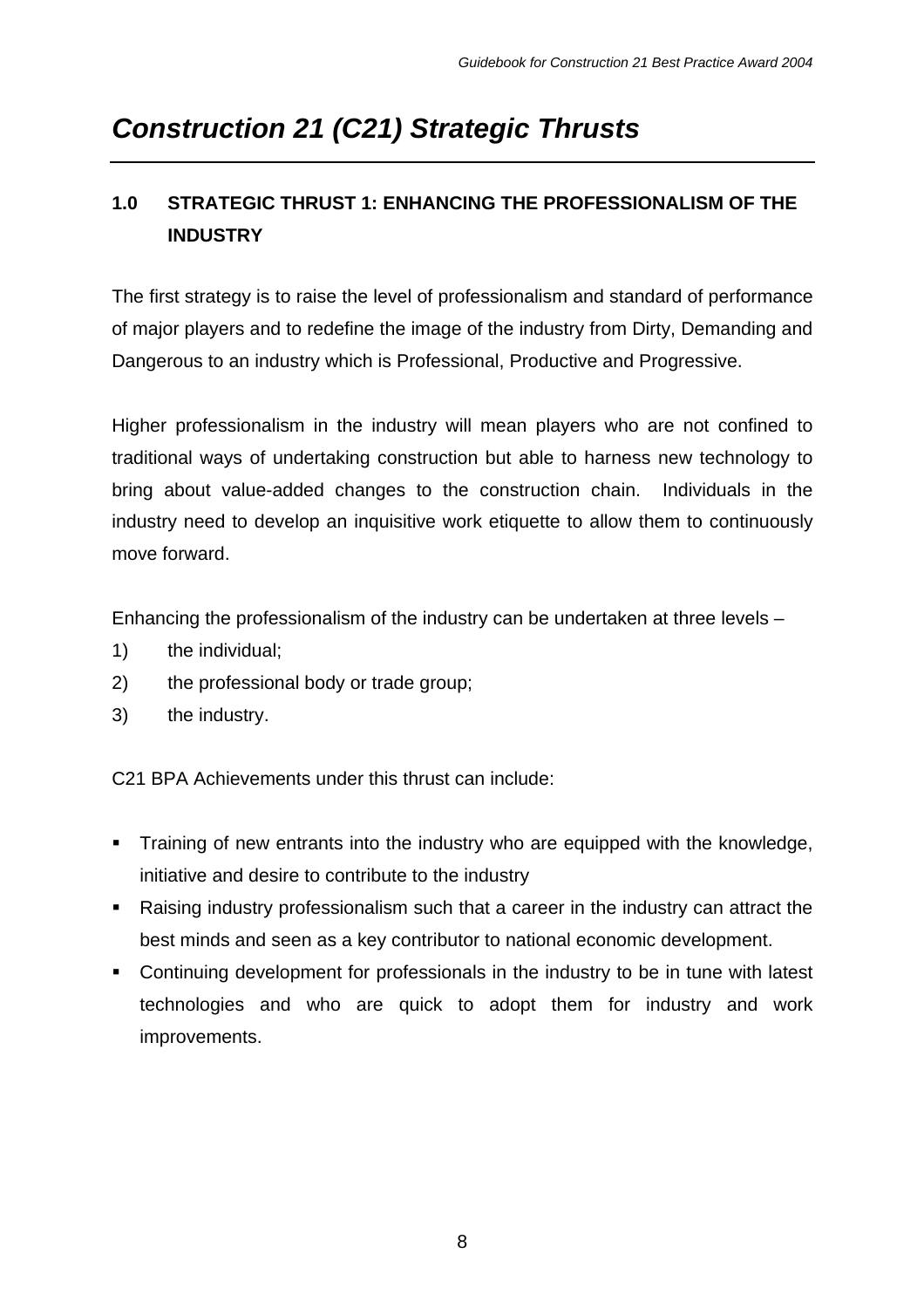#### **2.0 STRATEGIC THRUST 2: RAISING THE SKILLS LEVEL**

The C21 Report recognised that the industry will continue to rely on foreign workers. Hence, the challenge under this strategic thrust is for the industry to innovate and adopt best practices which are able to raise the skills of the workforce.

It is important to build up a core pool of skilled construction workers, both by encouraging locals to take up higher skilled jobs in the industry, and retaining foreign skilled workers, especially those with multiple skills. Higher skills will allow the workforce to be more productive and players in the industry to adopt more technologically advanced methods.

- **B** Reduction of number of unskilled foreign workers and raising skills level in all project sites
- Adoption of more productive practices in all project sites
- Nurturing a core pool of local skilled construction workers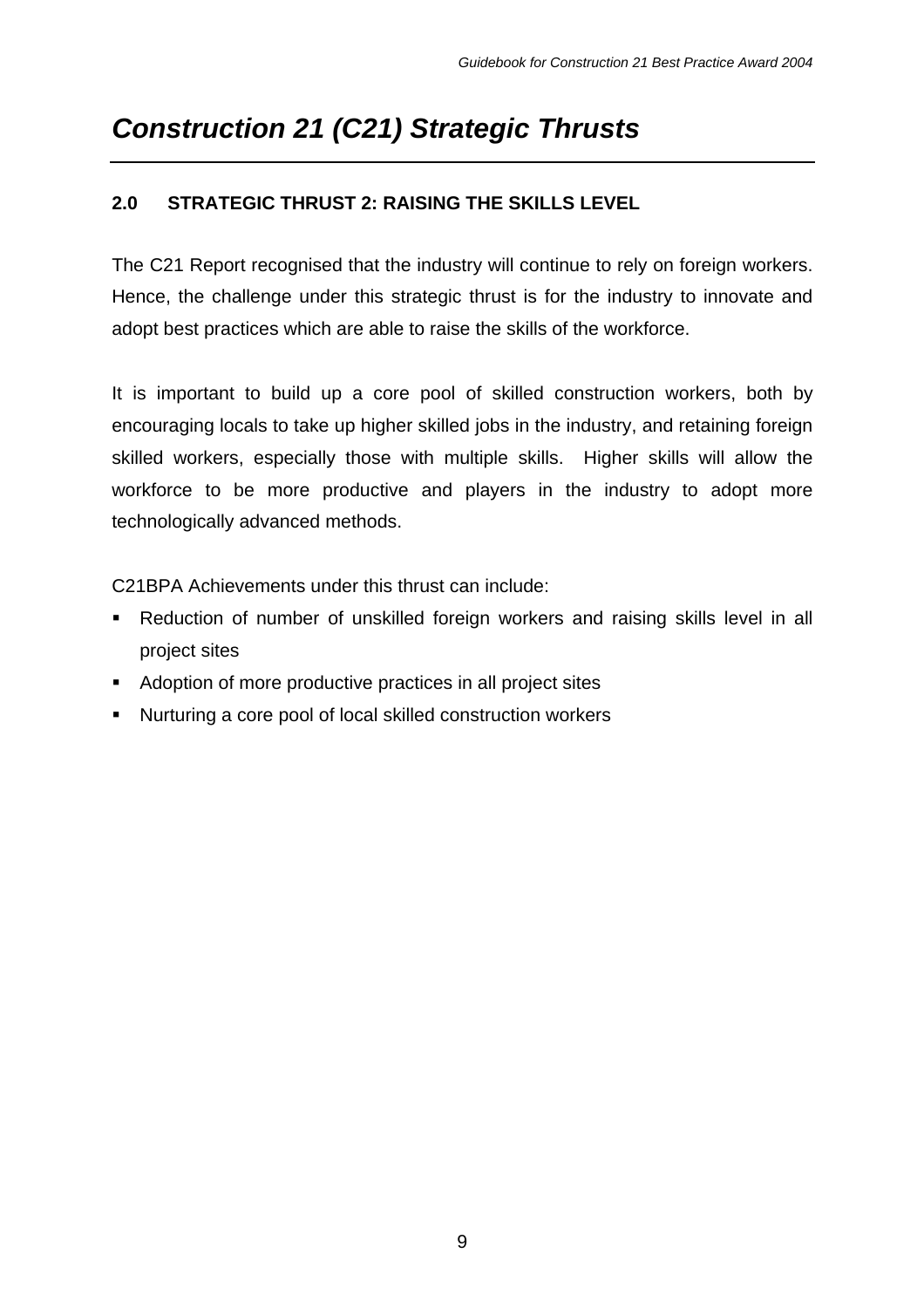## **3.0 STRATEGIC THRUST 3: IMPROVING INDUSTRY PRACTICES AND TECHNIQUES**

One of the key thrusts for upgrading the industry is to improve the existing industry techniques and practices. A number of such practices have been identified to help the industry attain higher productivity and cost efficiency. These include enhancing buildability through the legislation of minimum buildable scores for building plan approval, and the promotion of the use of prefabricated, modular and standardised building components.

However, many other industry practices and techniques can be further enhanced. Efforts by players in the industry to apply new technologies and revise traditional work methods are encouraged.

- **Enhancing buildability, quality and safety of projects in the industry**
- **Enhancing maintainability of buildings**
- **Breakthroughs in research and development**
- **IMPROVEMENTS IN CONSTRUCTION MANAGEMENT, WORKERS MANAGEMENT & tendering** practices
- Reduction of wastages in the industry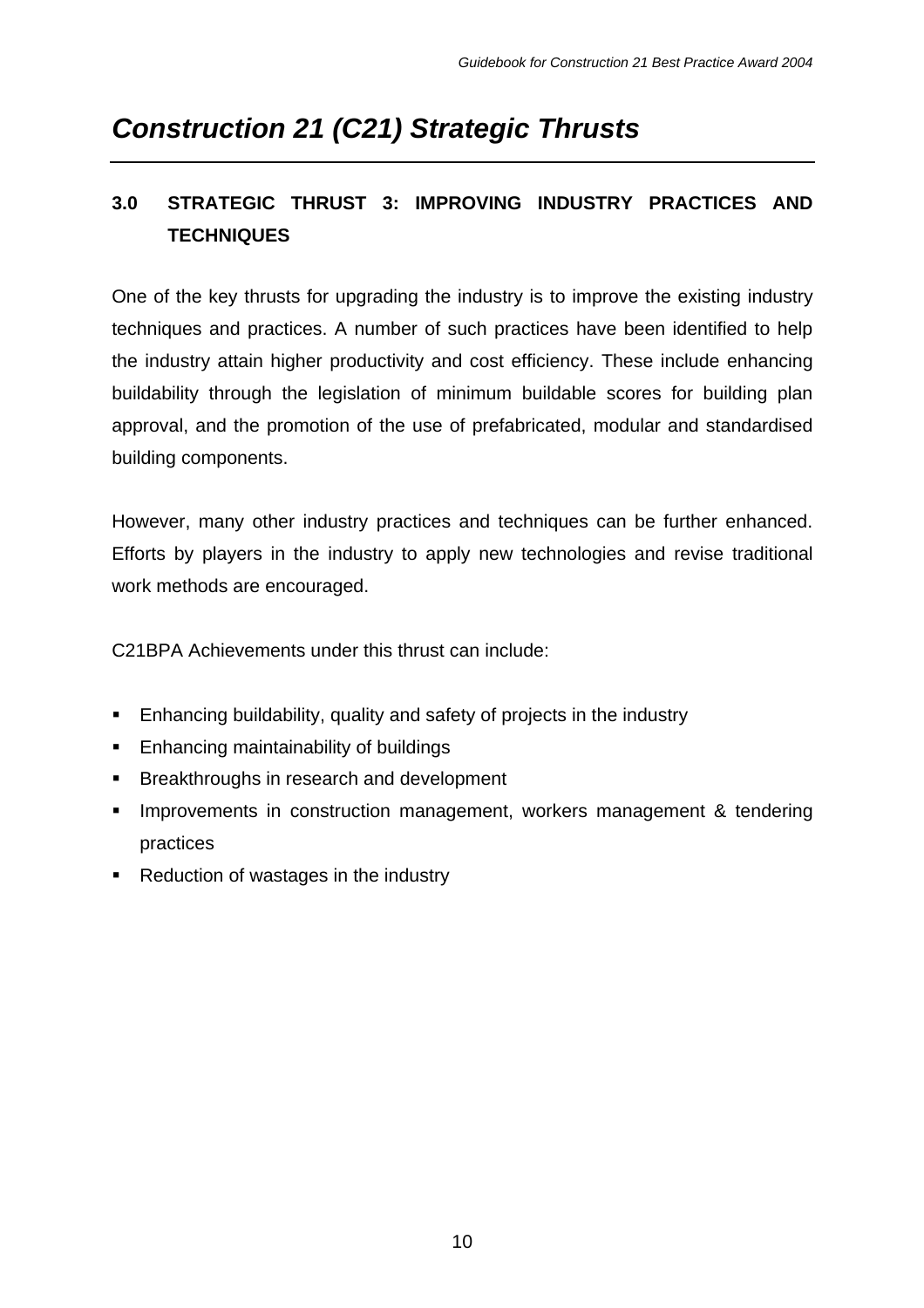## **4.0 STRATEGIC THRUST 4: AN INTEGRATED APPROACH TO CONSTRUCTION**

The C21 Report highlighted the need to integrate the activities of the various industry players to achieve synergy and attain productivity breakthroughs. The Design and Build (D&B) process is identified as one of the more progressive procurement methods that can integrate the processes and roles of the various players.

The industry is encouraged to work towards greater integration of the various activities in the construction value chain - design, construction and materials. This can include formation of multi-disciplinary firms with expertise in D&B.

- **Successful Design & Build practices and models of operations**
- **Effective integration of activities across the construction value chain**
- **Harnessing technology to integrate multi-disciplinary processes and operations**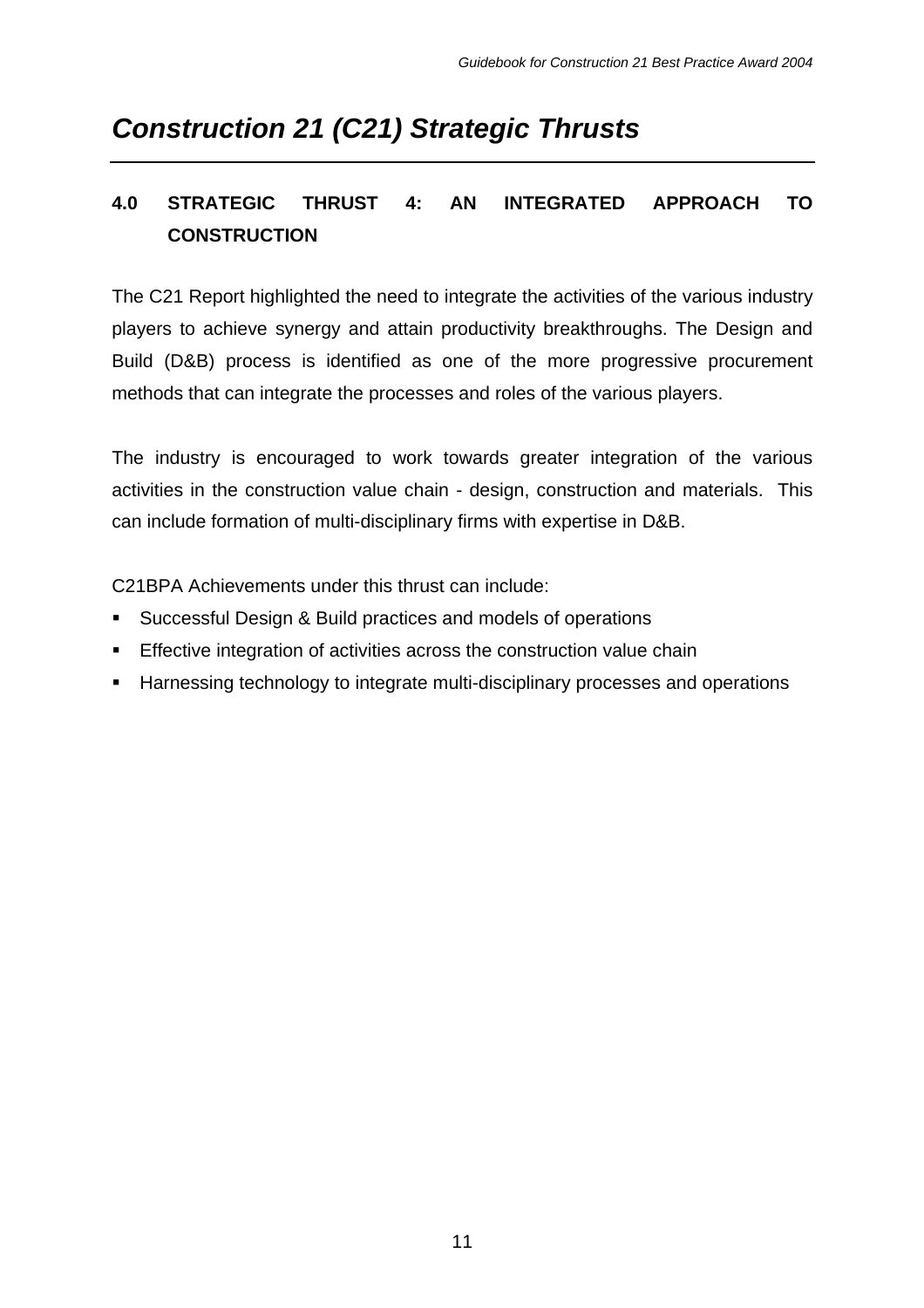#### **5.0 STRATEGIC THRUST 5: DEVELOPING AN EXTERNAL WING**

Certain sectors in Singapore's construction value chain can be exported and become generators of wealth for the economy. This is already happening in some local companies with niche expertise.

When the industry as a whole has achieved a good level of performance, local companies can be encouraged to venture abroad and compete in the international market. Developing an external wing will be the natural next step of a transformed construction industry. Under this thrust, players in the industry are challenged to develop an export niche in the competitive international arena.

- **Harnessing technological resources to penetrate international markets**
- **Formation of successful consortia and strategic alliances**
- **•** Developing of expertise in niche areas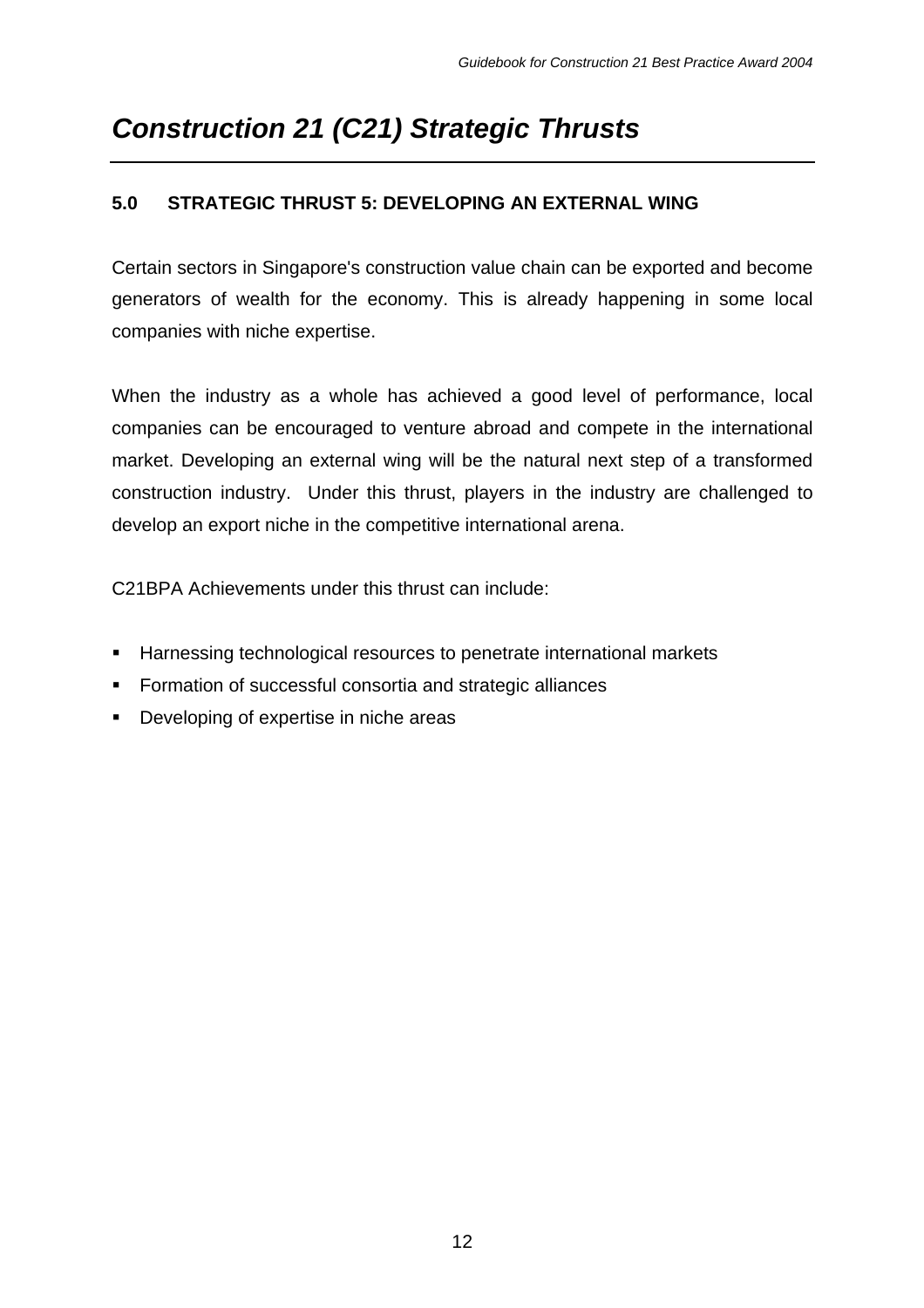## **KEY CHARACTERISTICS OF AWARD CRITERIA**

The Award Criteria are made up of result-oriented requirements. Criteria are structured on a question format. Organisations will have to demonstrate the merits of their best practices by answering the questions. The focuses of the questions are in 3 main areas:

- (1) Demonstrate the creativity, innovation and uniqueness of the best practice
- (2) The "Best Practice" has achieved qualitative and quantitative results
- (3) The "Best Practice" has the potential to be further developed and be implemented on an industry-wide basis.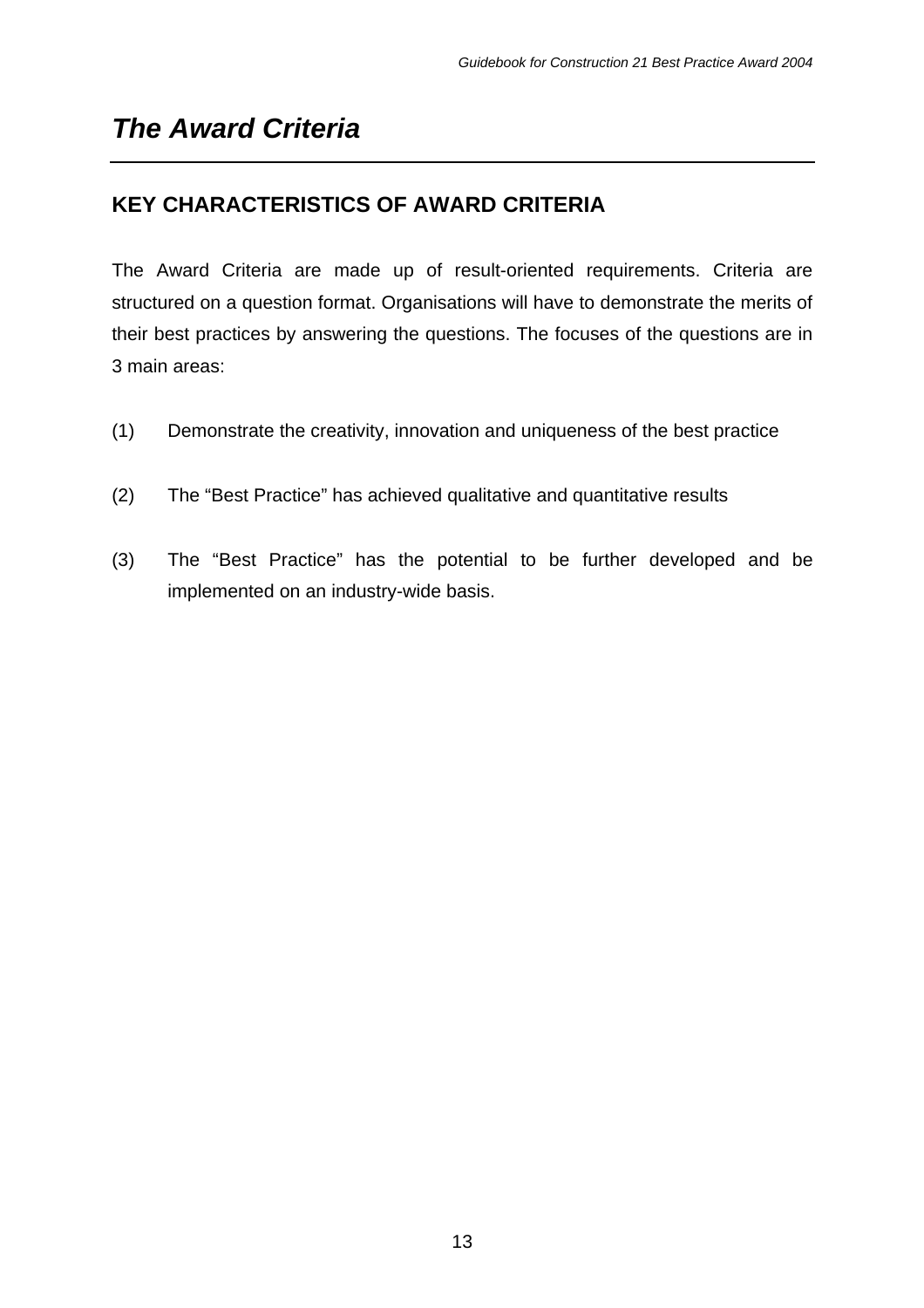### **CRITERIA FORMAT**

All the six award criteria are classified according to the type of information and/or data which applicants are expected to furnish. Specific requirements under each criterion are structured in a simple-to-understand questioning style. Each criterion and specific requirements to be addressed by the applicants are presented in the format shown below:

| <b>Criteria</b><br><b>Number</b><br>$\mathbf{2}$  | (100 pts)     | <b>Effectiveness</b>                                                                                                                                                                                                                                                       | Award<br><b>Criterion</b><br><b>Brief</b>                    |
|---------------------------------------------------|---------------|----------------------------------------------------------------------------------------------------------------------------------------------------------------------------------------------------------------------------------------------------------------------------|--------------------------------------------------------------|
| <b>Total</b><br><b>Points</b><br>allocated<br>for |               | Demonstration by evidence that the best practice(s) has made substantial<br>progress towards its intended aims e.g. costs savings,<br>productivity<br>improvements, quality enhancements, profitability, etc.                                                              | <b>Description</b><br>of Criterion                           |
| criterion<br><b>Points</b>                        | 2.1           | <b>Specific Requirements to be addressed</b><br>State the main objectives for the implementation of the practice<br>and describe how these objectives are identified.<br>$[20 \text{ pts}]$                                                                                |                                                              |
| allocated for<br>each<br><b>Requirement</b>       | Notes:<br>(1) | Summarise the objectives for the implementation of the "best practice". The<br>objectives should be relevant to the construction industry such as costs savings,<br>productivity improvements,<br>quality<br>enhancements.<br>raising<br>level of<br>professionalism, etc. | <b>Specific</b><br><b>Requirements</b><br>to be<br>addressed |
|                                                   | (2)           | The objectives should preferably be specific and measurable. Organisation<br>should also demonstrate that the objectives are made known and understood by<br>all relevant staff. Evidences can include meeting minutes, attendance records,<br>etc.                        |                                                              |
|                                                   | 2.2           | State all the key performance indicators/measurements (KPIs) that<br>your organisation used to track the progress and achievement of<br>the set objectives as in 2.1.<br>$[30 \text{ pts}]$                                                                                |                                                              |
|                                                   | Notes:<br>(1) | KPIs should be in place for tracking the progress and achievements of each<br>objective. KPI should be relevant, effective and easily implemented.                                                                                                                         | <b>Explanatory</b><br><b>Notes for</b>                       |
|                                                   | (2)           | List down all the KPIs in relation to each objective.                                                                                                                                                                                                                      | each<br><b>Requirement</b><br>- to be read                   |
|                                                   | 2.3           | Summarise the quantitative results for each KPI and the<br>comparison with past results to demonstrate improvement in<br>terms of productivity, profitability, efficiency and effectiveness,<br>etc.<br>$[50 \text{ pts}]$                                                 | before giving<br>responses                                   |
|                                                   | Notes:<br>(1) | For each KPI, state clearly the quantitative results and trends collected so far.                                                                                                                                                                                          |                                                              |

*Evidences can include assessment/analysis reports, charts, etc.*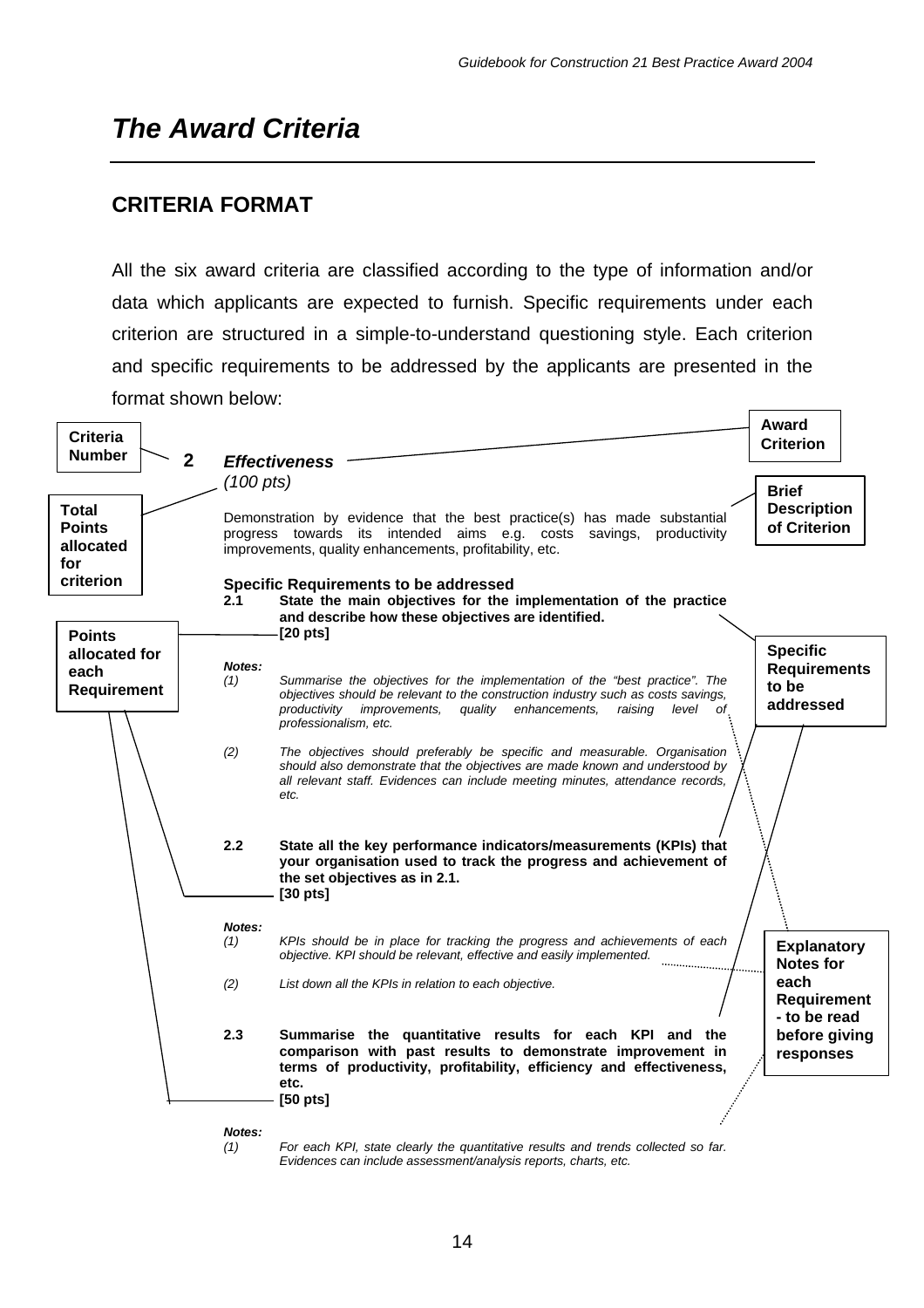### **AWARD CRITERIA WEIGHTAGE**

|              | <b>Criteria / Specific Requirements</b>                                                                                                                                                                                                                           |                  | <b>Max</b>    |  |
|--------------|-------------------------------------------------------------------------------------------------------------------------------------------------------------------------------------------------------------------------------------------------------------------|------------------|---------------|--|
|              |                                                                                                                                                                                                                                                                   | <b>Allocated</b> | <b>Points</b> |  |
| 1            | <b>Creativity and Innovation</b>                                                                                                                                                                                                                                  |                  |               |  |
| 1.1          | State whether the practice is first of its kind or among the first few to<br>be applied in the construction industry in Singapore or the region. On<br>what basis does your organisation justify this claim?                                                      | 60               |               |  |
| 1.2          | State the extent to which the development of the practice is driven by<br>your own organisation or through some collaborations with external<br>parties. Describe the developmental process leading to the<br>implementation of this practice.                    | 40               | 100           |  |
| $\mathbf{2}$ | <b>Effectiveness</b>                                                                                                                                                                                                                                              |                  |               |  |
| 2.1          | State the main objectives for the implementation of the practice and<br>describe how these objectives are identified.                                                                                                                                             | 20               |               |  |
| 2.2          | State all the key performance indicators/measurements (KPIs) that<br>your organisation used to track the progress and achievement of the<br>set objectives as in 2.1.                                                                                             | 30               | 100           |  |
| 2.3          | Summarise the quantitative results for each KPI and the comparison<br>with past results to demonstrate improvement in terms of productivity,<br>profitability, efficiency and effectiveness, etc.                                                                 | 50               |               |  |
| 3            | <b>Impact on Industry</b>                                                                                                                                                                                                                                         |                  |               |  |
| 3.1          | Describe the positive impact that the practice has on the industry so<br>far. Also describe the ease of adaptation of the practice by other firms<br>in the industry.                                                                                             | 75               | 150           |  |
| 3.2          | Describe how the practice has addressed the major pressing issues in<br>the industry as identified in the Construction 21 Report.                                                                                                                                 | 75               |               |  |
| 4            | <b>Pervasiveness</b>                                                                                                                                                                                                                                              |                  |               |  |
| 4.1          | List down all the projects/departments/areas/functions within your<br>organisation where the practice is being adopted. Describe the plans<br>laid down by your organisation to further adopt this practice to the<br>other projects/departments/areas/functions. | 40               |               |  |
| 4.2          | State the competency level, number and percentage of relevant staff<br>that your organisation has trained to implement or use the practice.<br>Describe the plans set up by your organisation to increase the<br>adoptation of the practice by more staff.        | 30               | 100           |  |
| 4.3          | Describe how external parties e.g. clients, partners, subcontractors,<br>suppliers that deal directly with your organisation have benefited from<br>the practice.                                                                                                 | 30               |               |  |
| 5            | <b>Sustainability</b>                                                                                                                                                                                                                                             |                  |               |  |
| 5.1          | State how long the practice has been implemented. Describe how<br>your organisation monitors the trend and results arising from the<br>implementation of the practice.                                                                                            | 30               |               |  |
| 5.2          | Describe the cost-benefit analysis carried out for the practice.                                                                                                                                                                                                  | 40               | 100           |  |
| 5.3          | Describe your organisation's plans for the long-term sustainability of<br>the practice.                                                                                                                                                                           | 30               |               |  |
| 6            | <b>Best in Class</b>                                                                                                                                                                                                                                              |                  |               |  |
| 6.1          | Describe why and how your organisation considered the practice as<br>outstanding and ranked top among similar local/overseas<br>organisations. Please provide names of organisations compared.                                                                    | 100              | 150           |  |
| 6.2          | List down any local or international award(s) or recognition that have<br>been conferred to your organisation for the practice implemented.                                                                                                                       | 50               |               |  |
|              | <b>Total Points</b>                                                                                                                                                                                                                                               | 700              |               |  |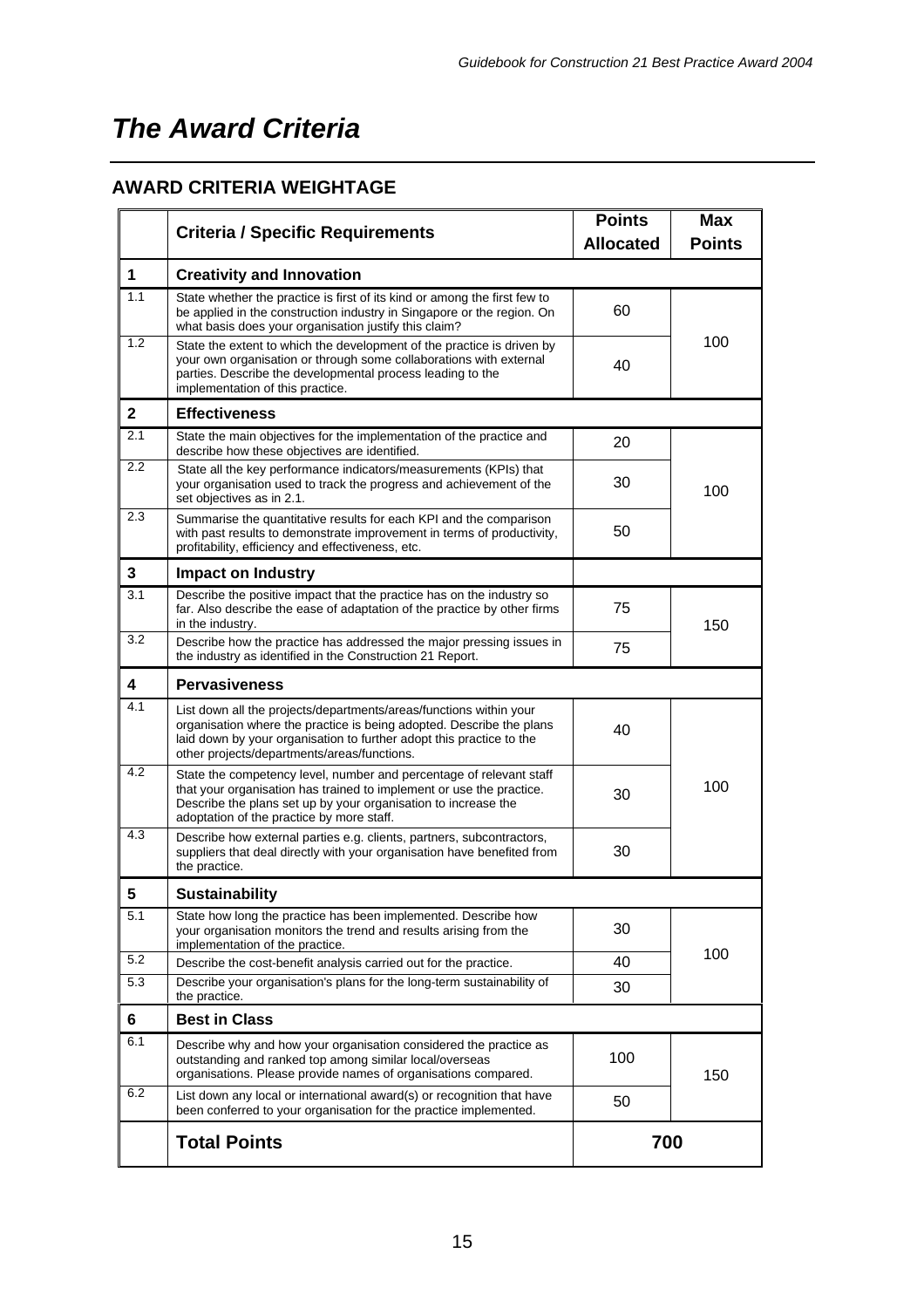## **AWARD CRITERIA DESCRIPTION**

# *1 Creativity and Innovation (100 pts)*

The degree to which the best practice(s) demonstrates a stroke of ingenuity and originality.

## **Specific Requirements to be addressed**

**1.1 State whether the practice is first of its kind or among the first few to be applied in the construction industry in Singapore or the region. On what basis does your organisation justify this claim? [60 pts]**

*Notes:*

- *(1) Organisation should highlight the uniqueness of the practice and provide evidence to support the claim that the practice is considered first of its kind or among the first few to be applied in Singapore and regionally. Evidence can include market survey/comparisons, reports, analysis data/results, etc.*
- **1.2 State the extent to which the development of the practice is driven by your own organisation or through some collaborations with external parties. Describe the developmental process leading to the implementation of this practice. [40 pts]**

#### *Notes:*

- *(1) Development of "best practice" within own organisation can be evolved from R&D efforts, staff suggestion, or any other initiatives/schemes. Describe the developmental process leading to the implementation of this "best practice". Evidences can include R&D progress reports, suggestion reports, etc.*
- *(2) Development in collaboration with other external parties can include R&D efforts or any form of joint-collaboration. Evidences can include collaboration agreement, meeting minutes, progress reports, etc.*
- *(3) Adaptation from elsewhere can be referred to the modification of processes, software, hardware or knowledge from other organisations or other sources to suit the organisation's needs. Describe the extent and type of changes done to the original software, hardware or knowledge and state clearly the basis for such changes. Also state the original source of this practice.*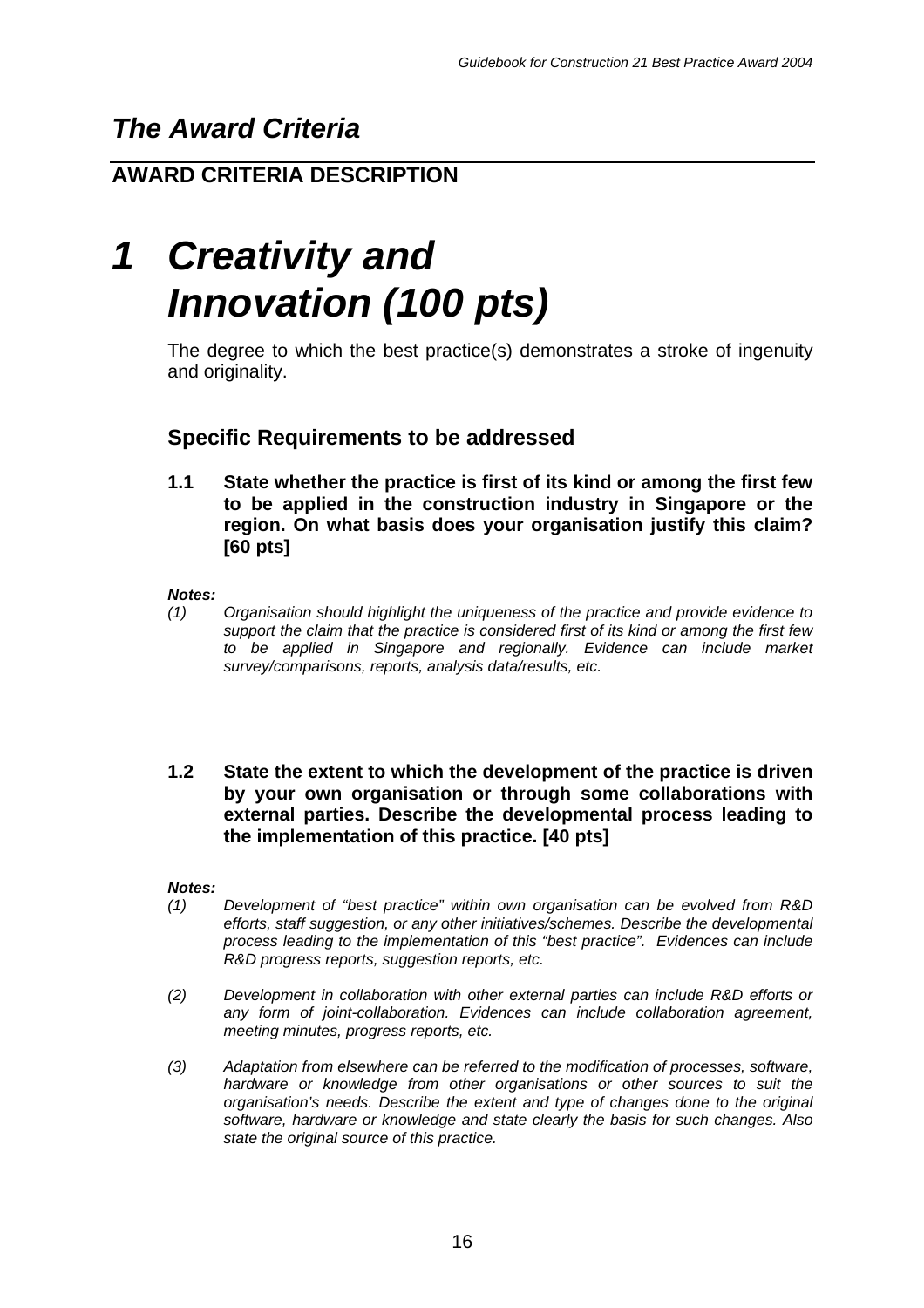# *2 Effectiveness (100 pts)*

Demonstration by evidence that the best practice(s) has made substantial progress towards its intended aims e.g. costs savings, productivity improvements, quality enhancements, profitability, etc.

## **Specific Requirements to be addressed**

#### **2.1 State the main objectives for the implementation of the practice and describe how these objectives are identified. [20 pts]**

#### *Notes:*

- *(2) Summarise the objectives for the implementation of the "best practice". The objectives should be relevant to the construction industry such as costs savings, productivity improvements, quality enhancements, raising level of professionalism, etc.*
- *(2) The objectives should preferably be specific and measurable. Organisation should also demonstrate that the objectives are made known and understood by all relevant staff. Evidences can include meeting minutes, attendance records, etc.*

#### **2.2 State all the key performance indicators/measurements (KPIs) that your organisation used to track the progress and achievement of the set objectives as in 2.1. [30 pts]**

#### *Notes:*

- *(1) KPIs should be in place for tracking the progress and achievements of each objective. KPI should be relevant, effective and easily implemented.*
- *(2) List down all the KPIs in relation to each objective.*

#### **2.3 Summarise the quantitative results for each KPI and the comparison with past results to demonstrate improvement in terms of productivity, profitability, efficiency and effectiveness, etc. [50 pts]**

#### *Notes:*

*(2) For each KPI, state clearly the quantitative results and trends collected so far. Evidences can include assessment/analysis reports, charts, etc.*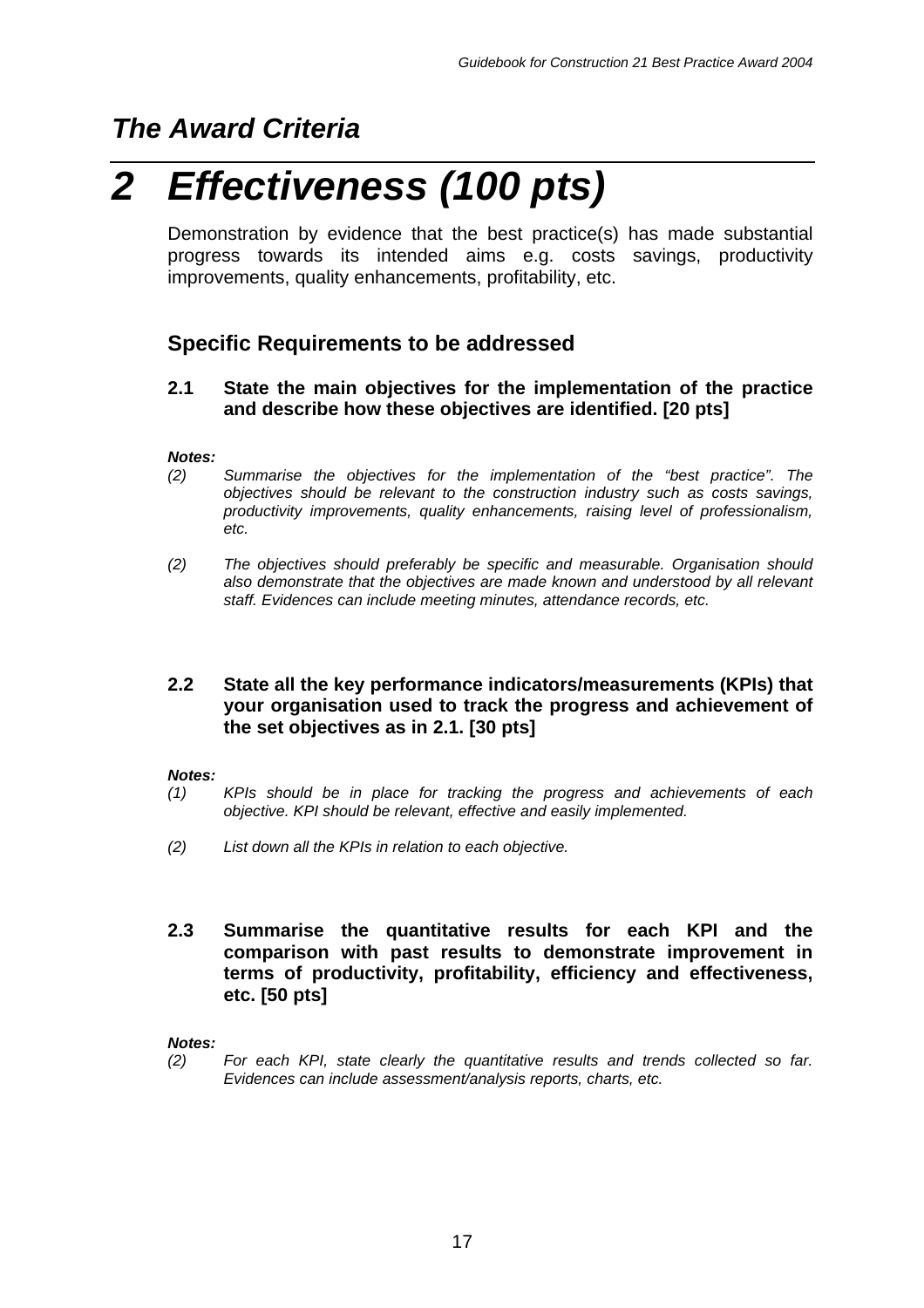# *3 Impact on Industry (150 pts)*

The potential industry-wide impacts that the best practice(s) can have, in terms of replicability and benefits.

## **Specific Requirements to be addressed**

**3.1 Describe the positive impact that the practice has on the industry so far. Also describe the ease of adaptation of the practice by other firms in the industry. [75 pts]**

#### *Notes:*

*(1) State if the "best practice" can be easily adapted by firms in the industry and any possible restrictions. If possible, highlight the names of firms that have done so. Evidences of impact can include surveys, performance data, etc.*

#### **3.2 Describe how the practice has addressed the major pressing issues in the industry as identified in the Construction 21 Report.** *[75 pts]*

#### *Notes:*

- *(1) Key industry issues identified by Construction 21 Report include low productivity and quality level, heavy reliance on unskilled foreign workers, lack of labour-saving construction methods, common existence of multi-layered subcontracting system, poor management in smaller companies, common practice of segregation of activities, high accident frequency rates, etc*
- *(2) State clearly the pressing industry issues and the extent that the "best practice" directly addresses any of them.*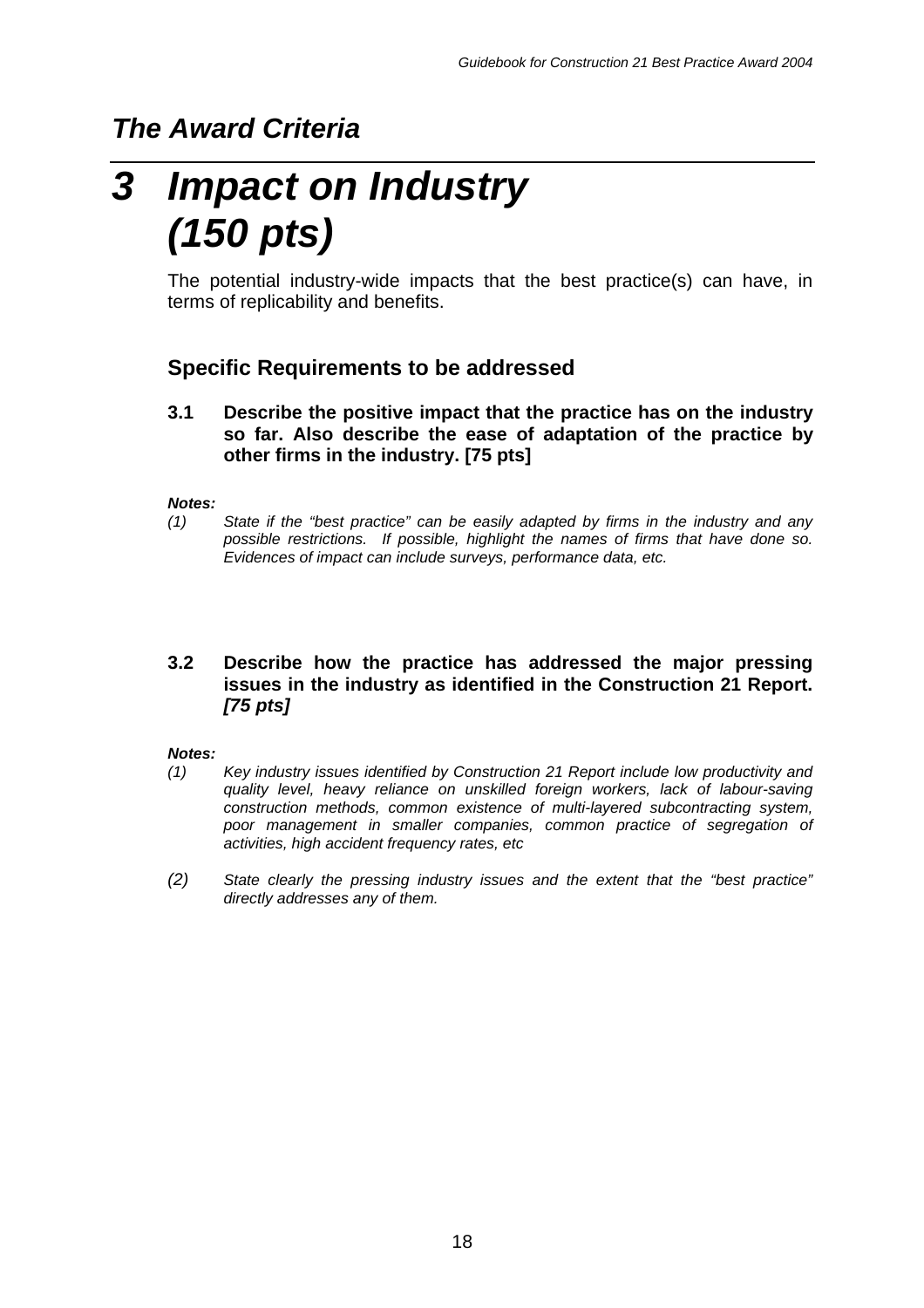# *4 Pervasiveness (100 pts)*

How extensive has the best practice been adopted at all levels of staff in the organisation for its major processes and projects or extended to its business partners.

## **Specific Requirements to be addressed**

**4.1 List down all the projects/ departments/ areas/ functions within your organisation where the practice is being adopted. Describe the plans laid down by your organisation to further adopt this practice to the other projects/departments /areas/ functions. [40 pts]**

#### *Notes:*

- *(1) List down all the relevant projects / departments / areas where the "best practice" has been and can be applied. Evidences should demonstrate implementation in areas / projects / departments stated, and include effectiveness of implementation.*
- **4.2 State the competency level, number and percentage of relevant staff that your organisation has trained to implement or use the practice. Describe the plans set up by your organisation to increase the adoptation of the practice by more staff. [30 pts]**

#### *Notes:*

*(1) List down the category or level of staff that is relevant or needed for the implementation of the "best practice". State the names and designation of staff that have been trained. Describe the type of training provided (external, in-house, etc). Evidences needed include training records, certificates, attendance records, etc.*

#### **4.3 Describe how external parties e.g. clients, partners, subcontractors, suppliers that deal directly with your organisation have benefited from the practice. [30 pts]**

#### *Notes:*

- *(1) State clearly the qualitative and/or quantitative benefits for external parties. Organisation can also highlight how they have communicated the best practice to external parties.*
- *(2) If possible, list down the names and contact of all such external parties.*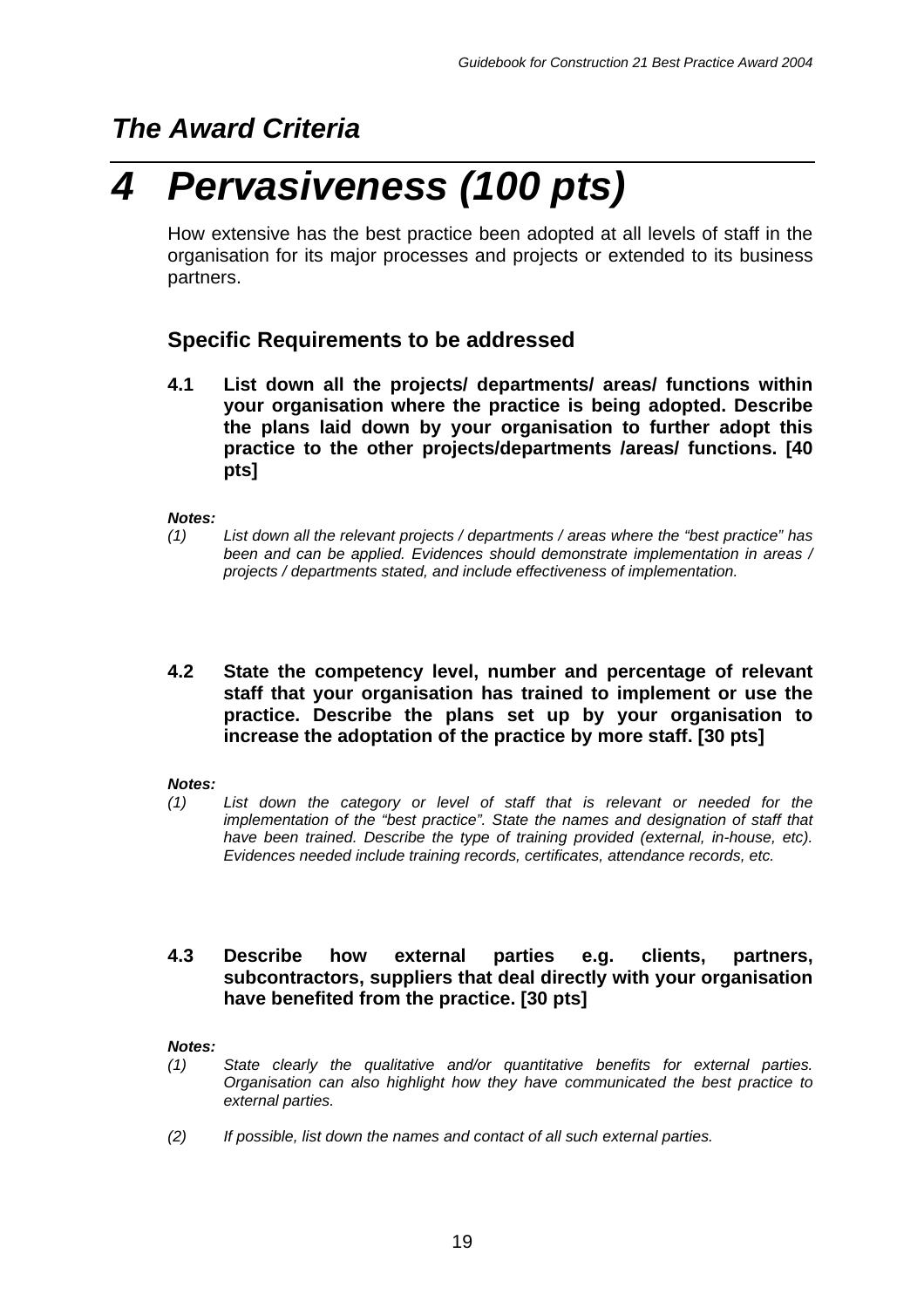# *5 Sustainability (100 pts)*

Demonstration by evidence, that it is not a one-time achievement but can be repeated and adopted by all staff in every project to achieve quality results consistently over a period of time.

## **Specific Requirements to be addressed**

**5.1 State how long the practice has been implemented. Describe how your organisation monitors the trends and results arising from the implementation of the practice. [30 pts]**

#### *Notes:*

- *(1) Organisation has to indicate the period of implementation for the practice and provide necessary evidences.*
- *(2) Trends and results from the implementation of the practice should be closely monitored by the organisation. Describe the type of monitoring done to track the trends and results arising from the implementation of the "best practice". Evidences can include progress charts, status reports, etc.*

#### **5.2 Describe the cost-benefit analysis carried out for the practice. [40 pts]**

#### *Notes:*

- *(1) Ideally, the practice can be highly sustainable if very minimal resources are needed to reap high returns or benefits. However, this may not be possible for some practices. The organisation can address this requirement by stating the returns/benefits gained against the type and amount of resources needed to implement this practice.*
- *(2) List down all the returns and benefits and the related type and amount of resources needed. Evidences can include training budget allocated, amount of cost savings, and other sources.*

#### **5.3 Describe your organisation's plans for the long-term sustainability of the practice. [30 pts]**

#### *Notes:*

*(1) Organisation should provide details on its action plans aim at sustaining the practice over the long-term. This can include plans for continual improvement or development of the practice, allocation of financial and human resources, etc.*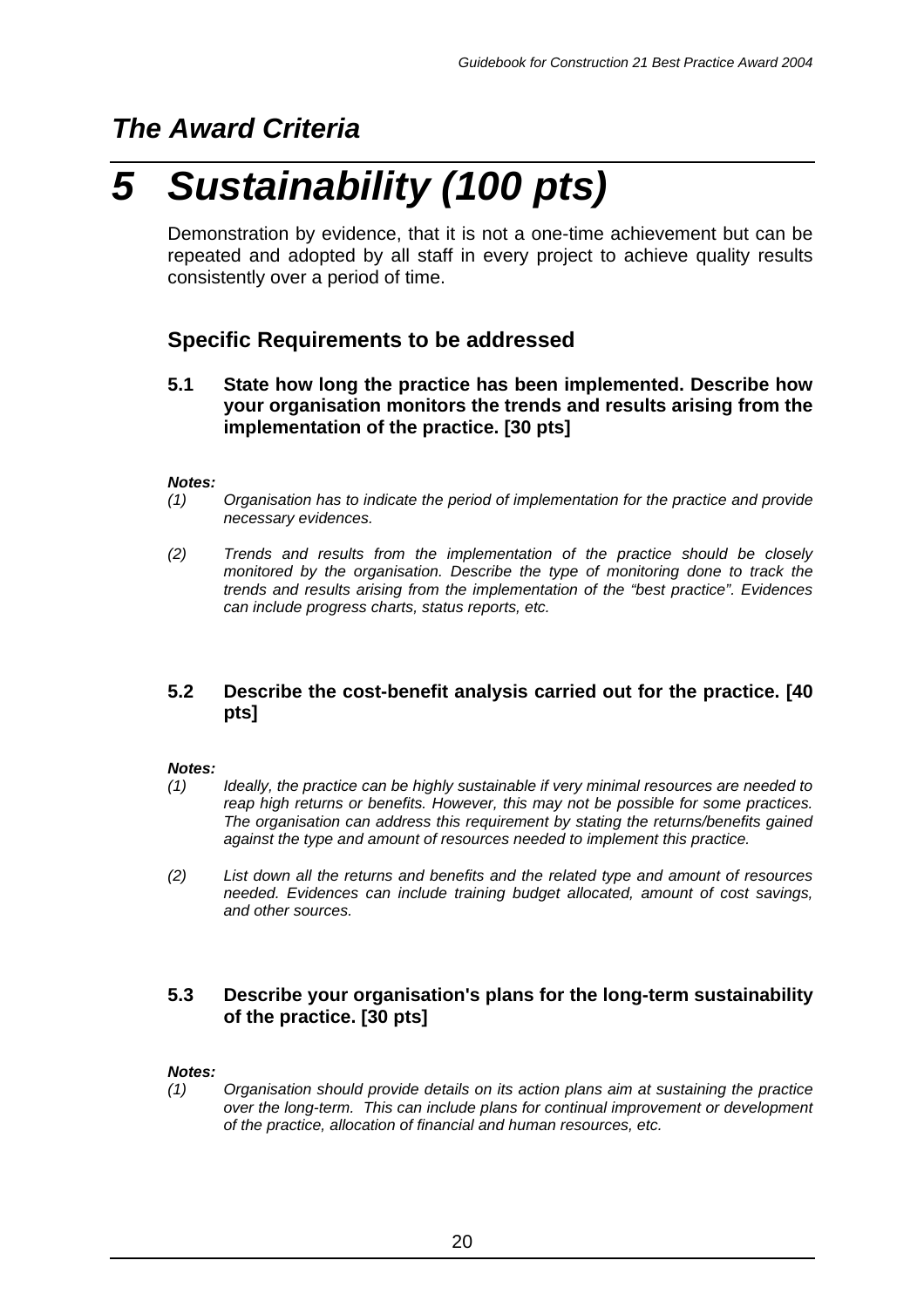# *6 Best in Class (150 pts)*

The process, technique or programme should be rated the best among similar firms or organisations in Singapore's construction industry.

### **Specific Requirements to be addressed**

**6.1 Describe why and how your organisation considered the practice as outstanding and ranked top among similar local/overseas organisations. Please provide names of organisations compared. [100 pts]**

#### *Notes:*

- *(1) Based on the results of the "best practice", compare it with common or existing industry practices or standards and rank it accordingly (locally and/or regionally). Provide names of organisations and the type of practices or standards compared. Evidences can include market survey reports, benchmarking of key performance indicators, etc.*
- *(2) Organisation can also indicate if the "best practice" has been used as a benchmark by other organisations.*

#### **6.2 List down any local or international award(s) or recognition that have been conferred to your organisation for the practice implemented. [50 pts]**

#### *Notes:*

*(1) Awards can be accorded by any local, regional or international associations or organisations. Recognition can also be in the form of media reports, invitation to present on the "best practice" at seminars, visits by industry players, etc. Provide names and details of such awards and/or recognition received. Evidences can include certificates, invitation letters, media reports, presentation papers, etc.*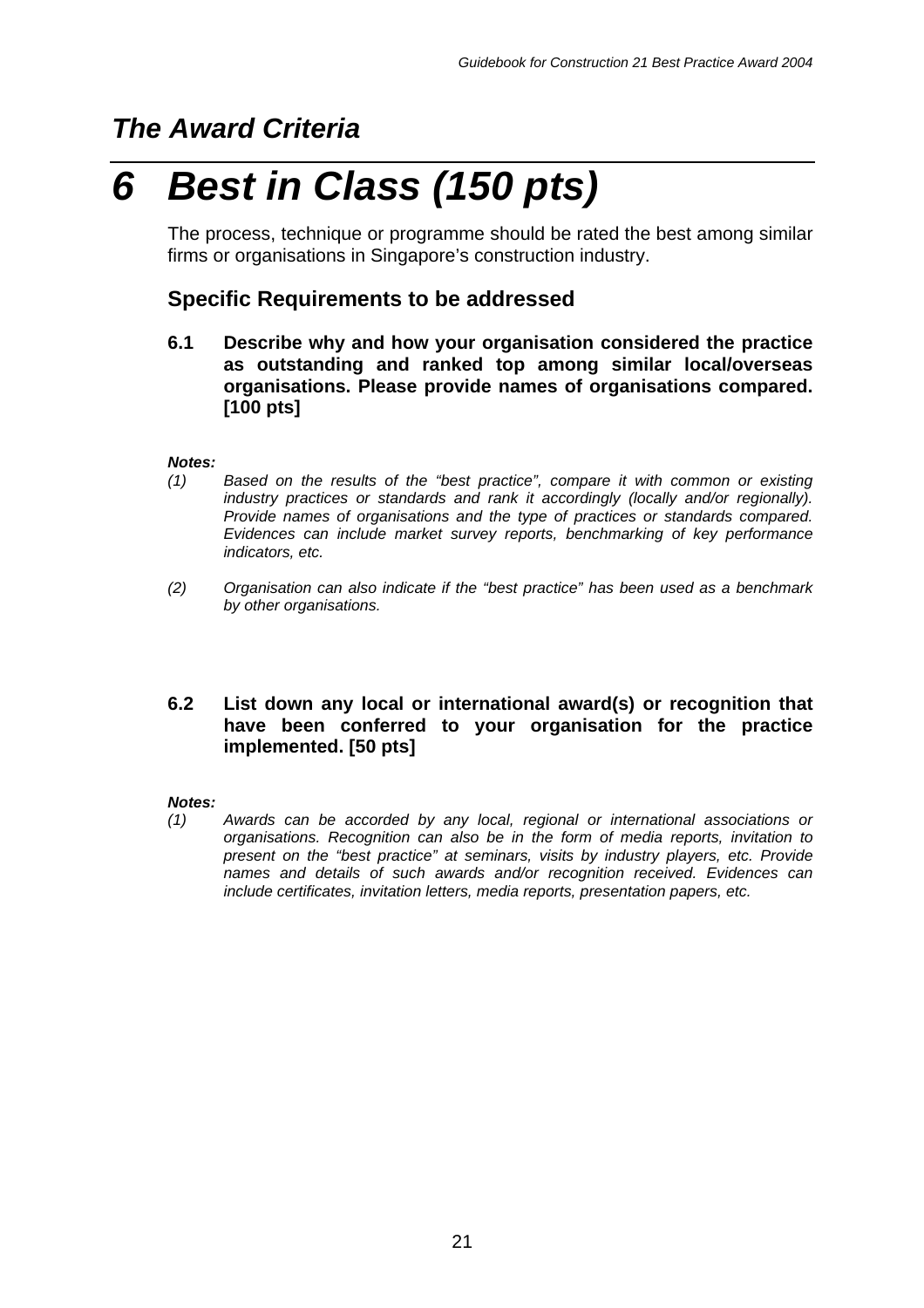## **ELIGIBILITY GUIDELINES**

The C21BPA is open to all local and overseas contractors, consultants, developers, suppliers, public agencies, tertiary institutions and professional bodies. The 'best practice' for consideration should be carried out in operations or projects in Singapore. The submitted practice should already be implemented for a reasonable period of time and there should be sufficient results and evidences to back up the submissions.

## **APPLICATION SUBMISSION**

#### *Requirements*

All participating organisations are required to submit the following:

- **EXECUTE:** Nomination Form
- ß **Nomination Report**
- Company Brochure (if any)
- Annual Report (if any)
- Any other supporting documents/papers (if necessary)

**Five (5) sets** of the above documents are to be submitted.

The Award Secretariat reserves the right to terminate the processing of an application due to incomplete or insufficient information in the Nomination Form or Nomination Report.

#### *Closing date*

The latest date for the submission of the Nomination Form and Nomination Report is **31 October 2003**.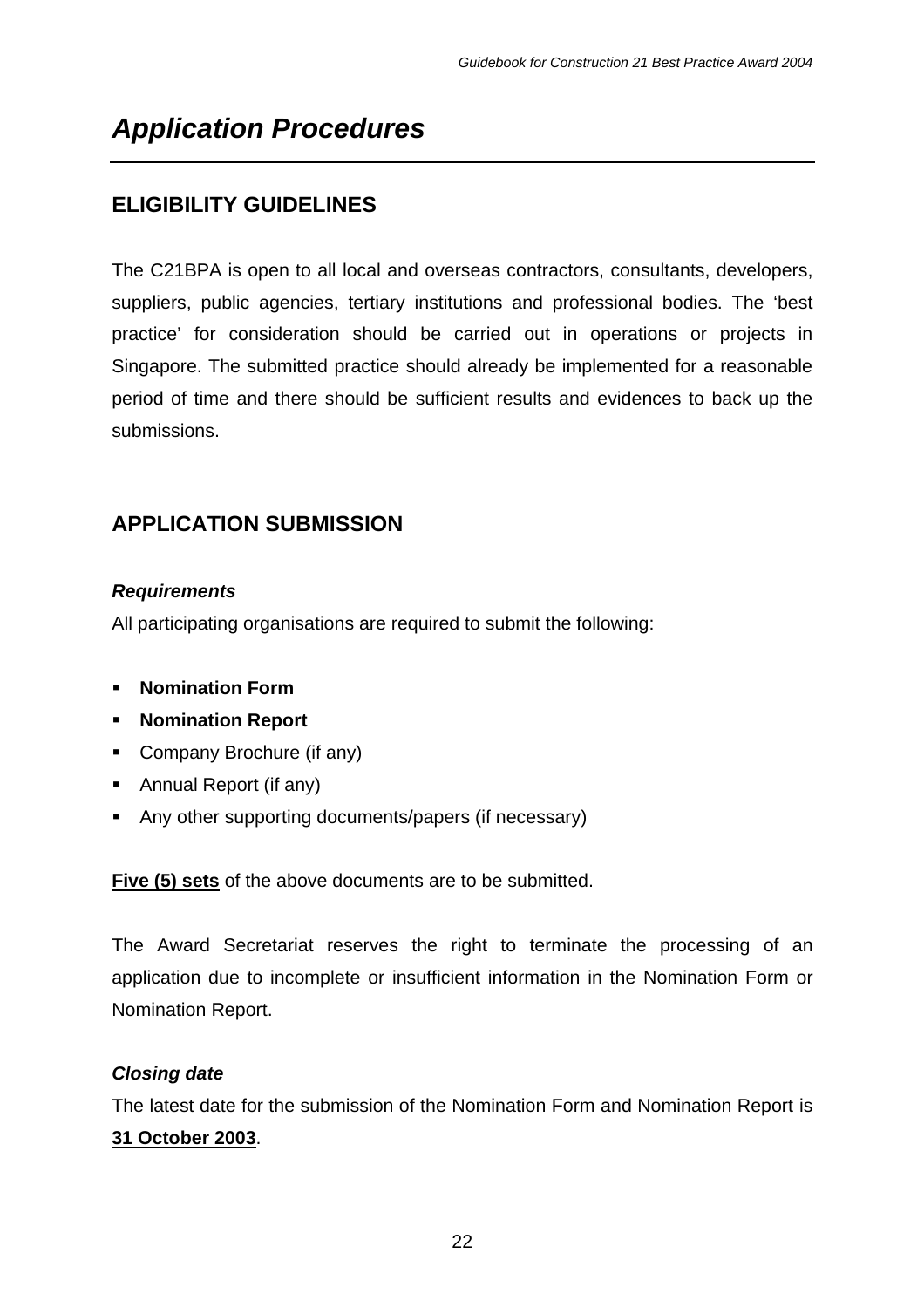## **ASSESSMENT PROCESS**

Organisations will be scored and evaluated according to the assessment criteria for the award. Shortlisted organisations will be invited to make a presentation to the C21BPA Assessment Committee. Site visits may be arranged for verification purposes.

## **NOMINATION REPORT**

The objective of the Nomination Report is to allow applicants to provide information on the "best practice(s)" that they have submitted for consideration.

The Nomination Report should be formatted in the following way:

- Typed on standard A4 size paper, text should be:
	- singled spaced
	- minimum font size of 12 pts
	- preferably Arial, Helvetica, Times Roman, or equivalent font type
- Report should be single-sided
- Bound for easy processing
- Numbering on each page

#### *Format*

All nomination reports should be submitted in the following format for ease of assessment.

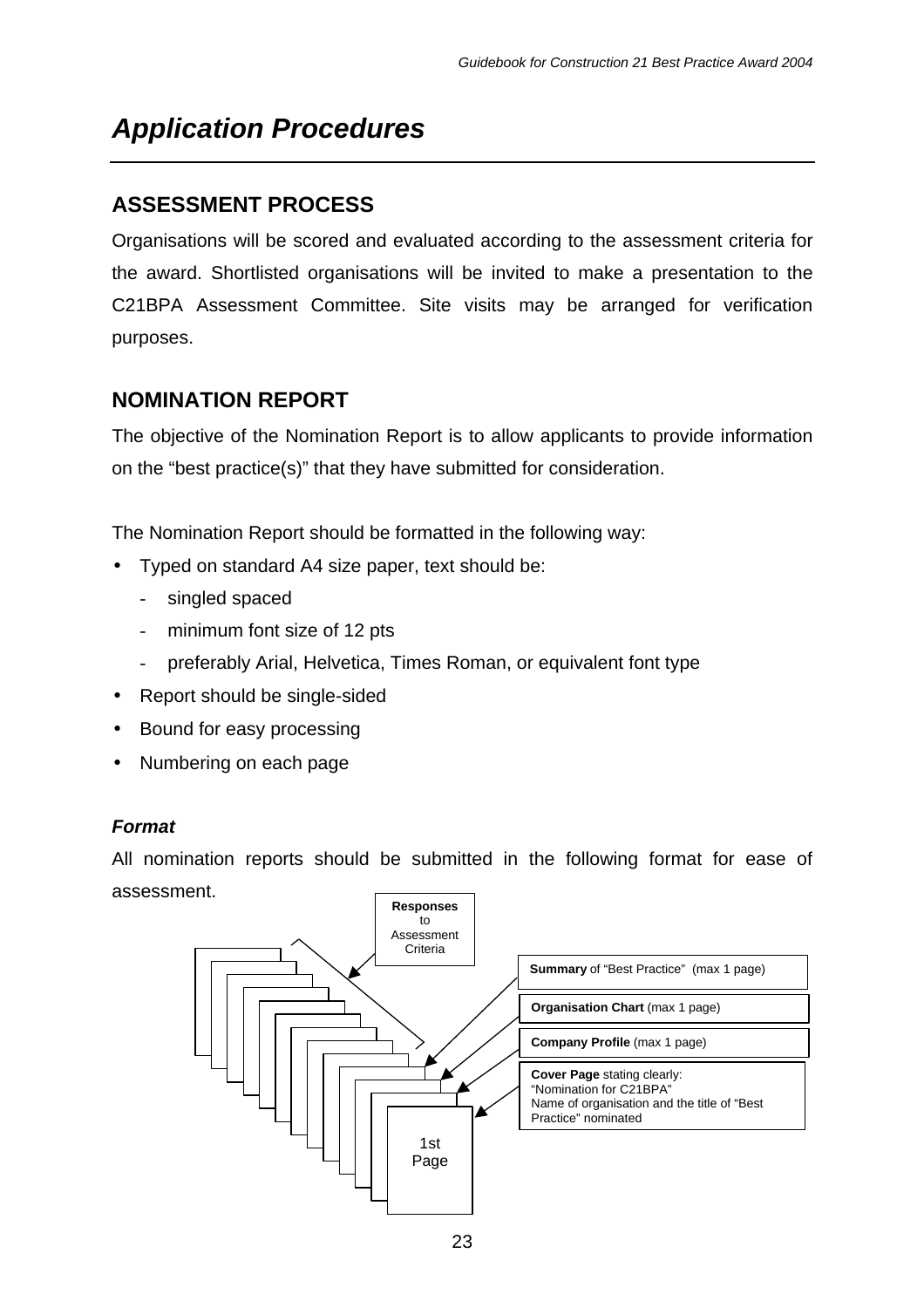Responses to Assessment Criteria should follow the format below:

Example:

#### **2 Effectiveness**

**2.1 State the main objectives for the implementation of the practice and describe how these objectives are identified.**



### *Begin Next Page*

**2.2 State all the key performance indicators/measurements (KPIs) that your organisation used to track the progress and achievement of the set objectives as in 2.1.**

{ { { Your responses { { {

## *Begin Next Page*

{ { {

{ { {

**2.3 Summarise the quantitative results for each KPI and the comparison with past results to demonstrate improvement in terms of productivity, profitability, efficiency and effectiveness, etc.**

Your responses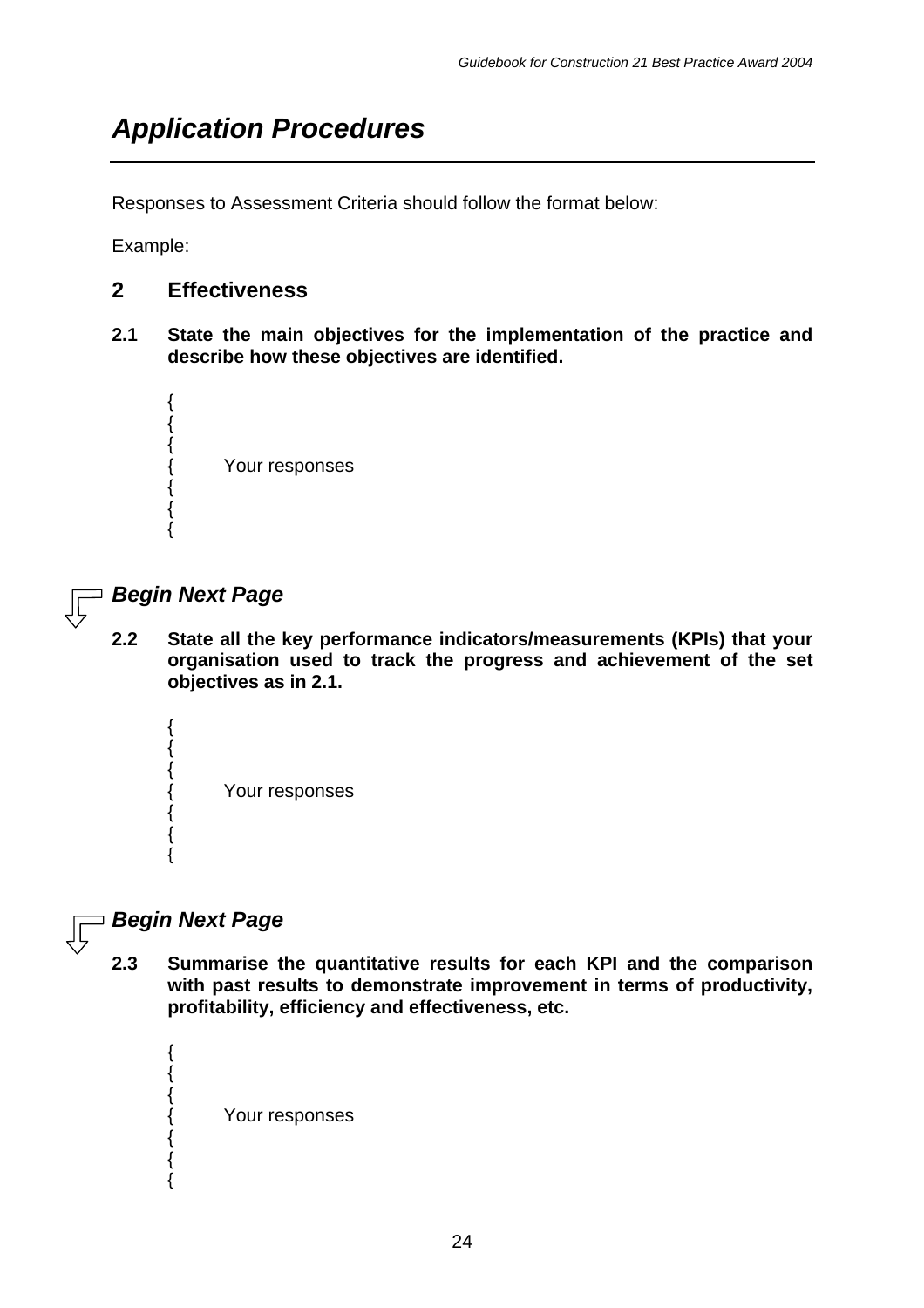Response to each requirement e.g. 1.1, 1.2, 1.3 should start on a new page with the requirement number (e.g. 1.1, 1.2, 1.3 etc) clearly indicated.

Response can be supported by evidences in the form of graphs, charts, diagrams, pictures, etc. These evidences should be attached to the Nomination Report as Annexes with clear reference to the main report.

Responses need not be wordy and lengthy. It should be clear and concise. All applicants are advised to read the criteria carefully when responding to them.

## **SITE VISITS**

The purpose of the site visits is to allow the organisations to provide insights and information beyond those provided in their Application Reports. It is also for assessors to verify and clarify the information presented in the Application Reports through observations, interviews and document reviews. The assessors will verify data, interview management and non-management staff and tour applicant's facilities and work sites.

Representatives from the Assessment Committee will conduct the site visit. Each site visit is expected to range from half a day to two days depending on the organisation size and complexity & extent of the operations.

Applicants will be notified by the Award Secretariat if they are shortlisted for a site visit.

## **PRESENTATION TO ASSESSMENT COMMITTEE**

Shortlisted organisations will be required to put up a presentation at BCA on the nominated "best practice" at a date to be given by the Board. The slide or video presentation should incorporate a summary of the 'best practice" and how it addresses the six award criteria.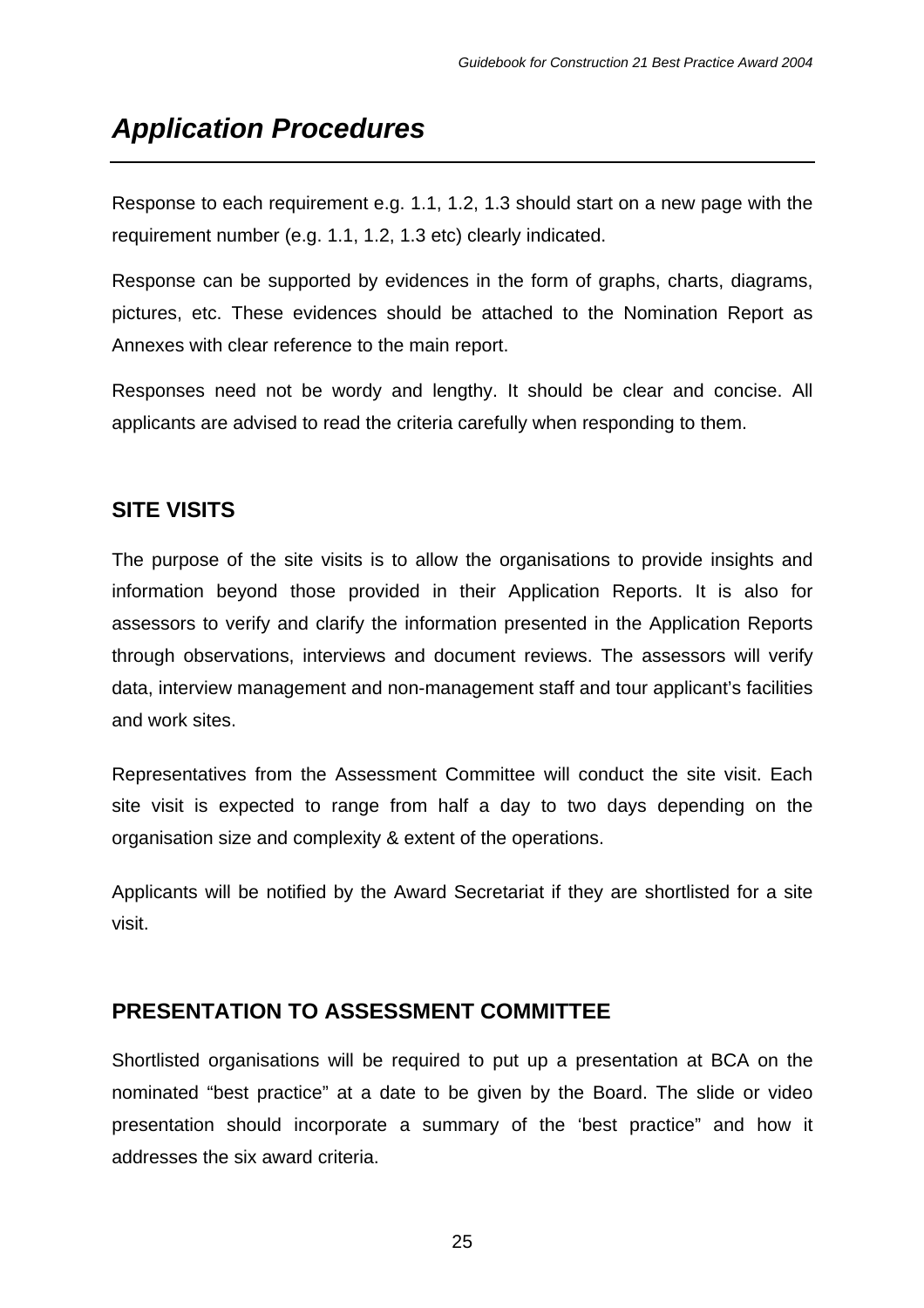# *Terms and Conditions*

## **Undertakings of Applicant**

The applicant shall furnish the Award Secretariat with all relevant information and documentation relating to the award application.

## **Access to Premises**

In submitting an application, the applicant agrees to host a site visit if it is shortlisted. The organisation shall provide all reasonable facilities to the C21BPA Assessment Committee members to verify the information provided in the Nomination Report. The organisation shall ensure the safety of the assessors conducting the site visits at the applicant's premises.

## **Confidentiality**

All information and documents supplied by the applicant will be kept confidential. The Award Secretariat shall not be liable to the applicant for any damages or loss suffered as a result of any breach of its provision other than due to the wilful or negligent act of the assessors.

## **C21BPA Description**

A description of the winning best practice will indicate the field where it has gained C21BPA recognition. For example, "The C21BPA is awarded to \_\_\_\_\_\_\_ in the field of \_\_\_\_\_\_\_\_\_\_\_\_\_."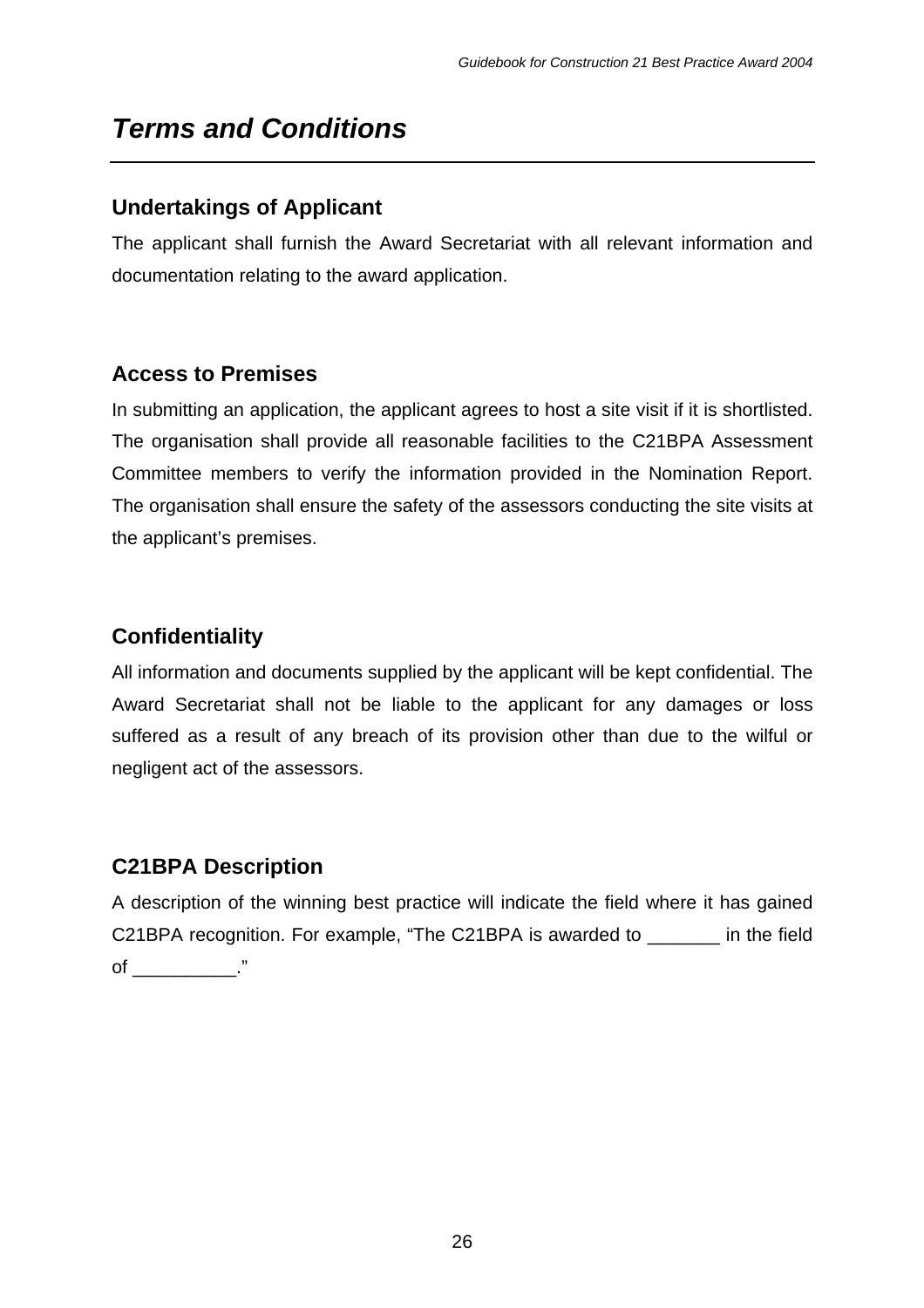# *Terms and Conditions*

## **Use of C21BPA Logo**

All award winners are allowed to use the C21BPA logo in accordance with the following provisions:

- The C21BPA logo shall only be used by the organisation and shall always be used in conjunction with the organisation's name and year of the award.
- The C21BPA logo may be used on corporate stationery, in advertisements and materials used for advertising and promotion of the organisation. A copy of the guidelines governing the use of the C21BPA logo shall be provided to all winners.
- The C21BPA logo shall not be directly applied on the organisation's products and its packaging or be associated with the organisation's products in such a way as to imply that the product itself is neither endorsed by the Award Assessment Committee nor the Building and Construction Authority.

## **Award Recipient's Responsibilities and Contributions**

Award recipients are required to share information on their successful performance and best practices with other organisations. This may take the form of presentations during seminars, exhibitions and hosting company visits. This will enable the recipients to serve as role models and provide benchmarks for other organisations. However, recipients are not required to share proprietary information, even if such information was part of their award application.

## **Limitation of Liability**

The Award Secretariat shall not be liable to the applicant for any expenses, loss or damages suffered by the applicant and caused by the applicant's participation in the award.